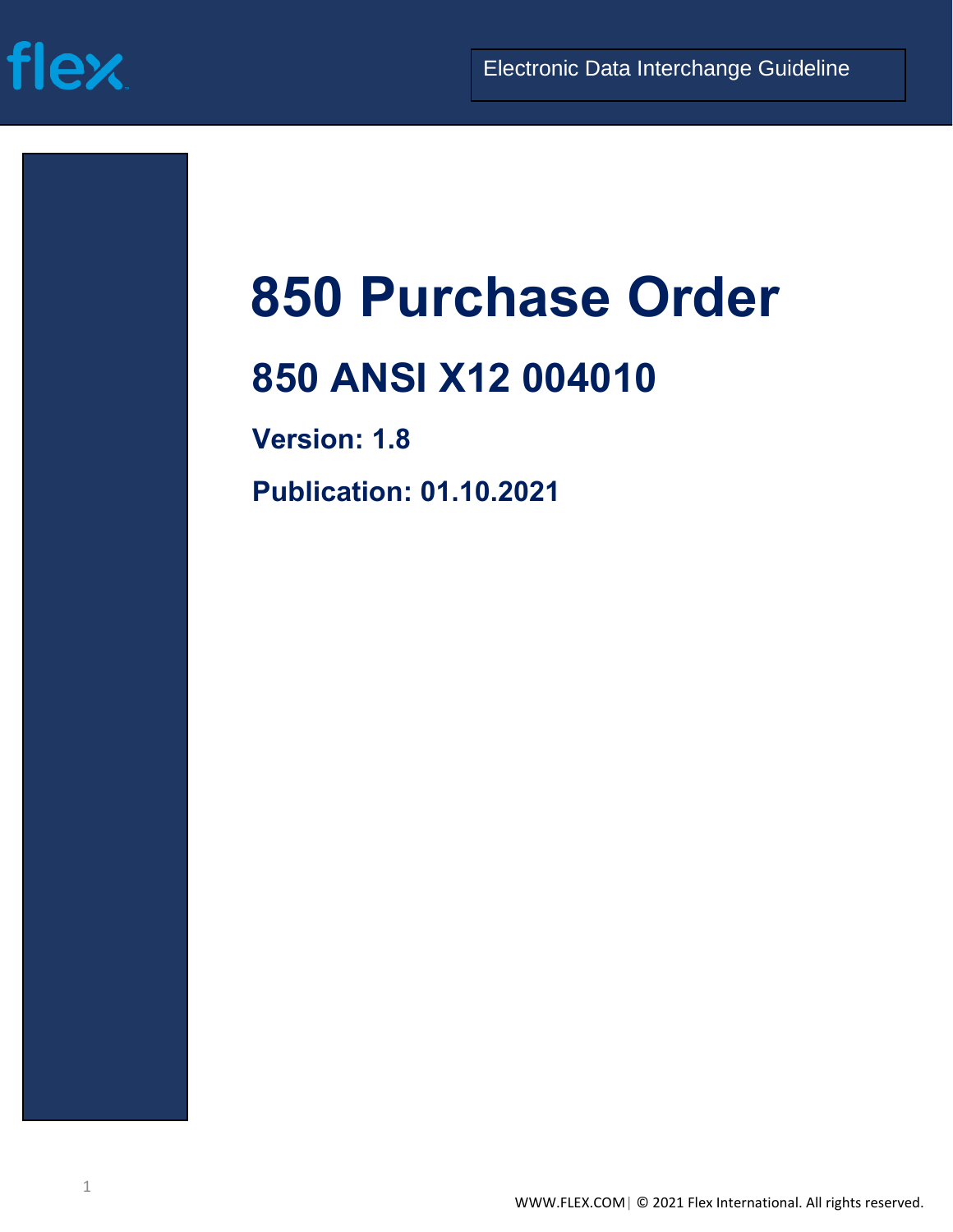| <b>Version</b><br><b>Number</b> | <b>Version</b><br><b>Date</b> | <b>Description of Change</b>                            | <b>Reason of Change</b>                                     | <b>Author</b>       | Change<br><b>Reference</b>     |
|---------------------------------|-------------------------------|---------------------------------------------------------|-------------------------------------------------------------|---------------------|--------------------------------|
| 1                               | 01.24.2013                    | Initial release                                         | <b>Original Document</b>                                    | Adrian Birau        | <b>All Sections</b>            |
| 1.1                             | 03.28.2013                    | New sample was added                                    |                                                             | Adrian Birau        | Example                        |
| 1.2                             | 05.21.2013                    | FOB05 segment was updated                               |                                                             | Adrian Birau        | F.O.B. Related<br>Instructions |
| 1.3                             | 11.28.2013                    | Add "CN" Consumption PO Code                            | To be able to generate Purchase<br><b>Order Consumption</b> | Adrian Birau        | BEG02                          |
| 1.3                             | 11.28.2013                    | Add "OL" and "RQ" codes on<br>REF01 segment             | To be able to generate Purchase<br><b>Order Consumption</b> | <b>Adrian Birau</b> | REF01                          |
| 1.4                             | 01.17.2013                    | Add "RL" Delivery Order                                 | For CRP PO's                                                | Adrian Birau        | BEG02                          |
| 1.5                             | 02.12.2013                    | <b>Add DTM Codes</b>                                    | For Delivery Date and Ship Date                             | Arkadyuti Banik     | DTM01                          |
| 1.6                             | 03.17.2015                    | Added New Examples, Update<br><b>Field Requirements</b> | For Delivery Date and Ship Date                             | Arkadyuti Banik     | Header and<br><b>Details</b>   |
| 1.7                             | 06.12.2015                    | Added "CR" Consignment<br>Replenishment PO and Examples | For Delivery Date and Ship Date                             | Arkadyuti Banik     | BEG02                          |
| 1.8                             | 10.01.2021                    | Add DTM Codes                                           | For ETA Forwarder Date                                      | Arkadyuti Banik     | DTM01                          |
|                                 |                               |                                                         |                                                             |                     |                                |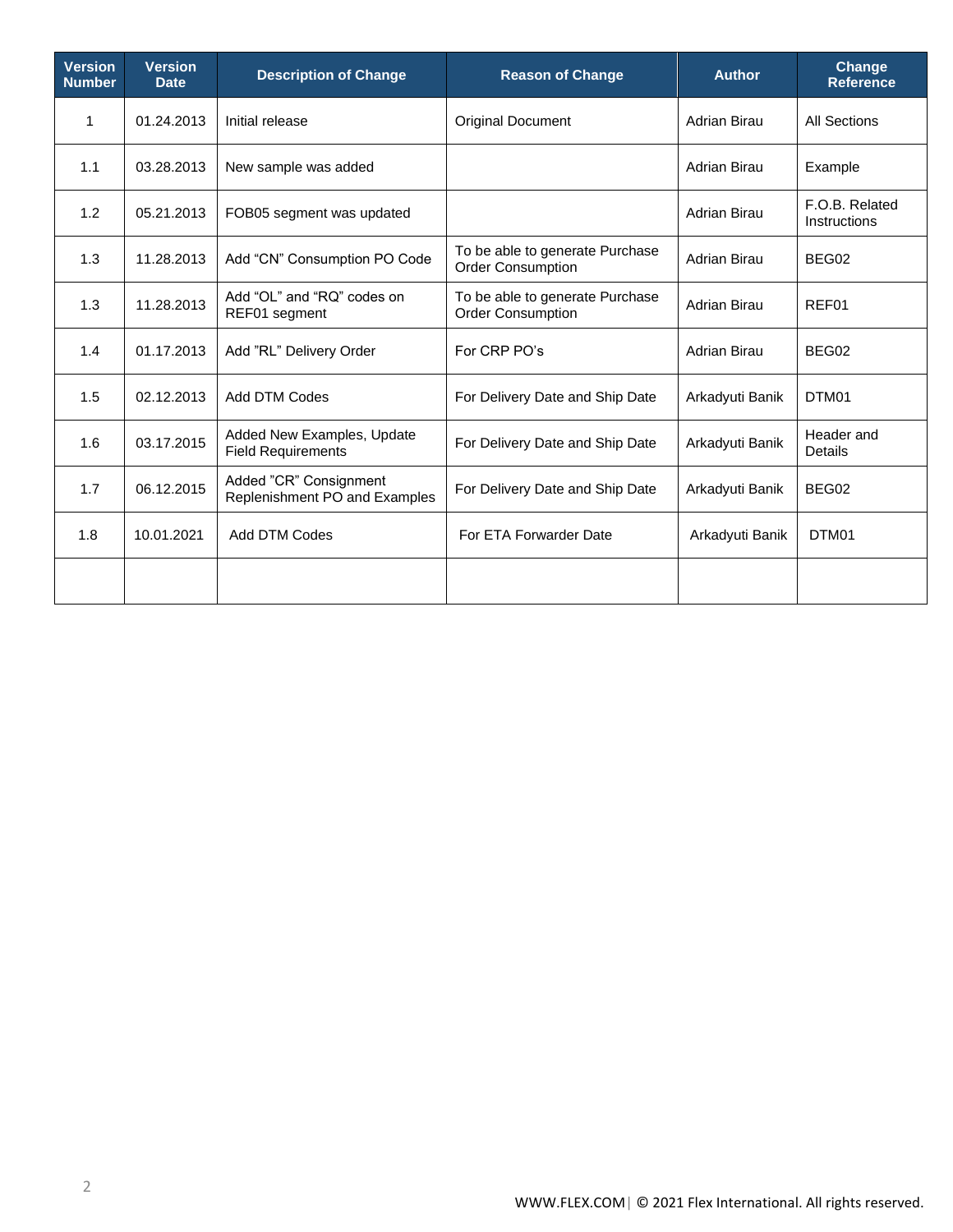# <span id="page-2-0"></span>**Table of Contents**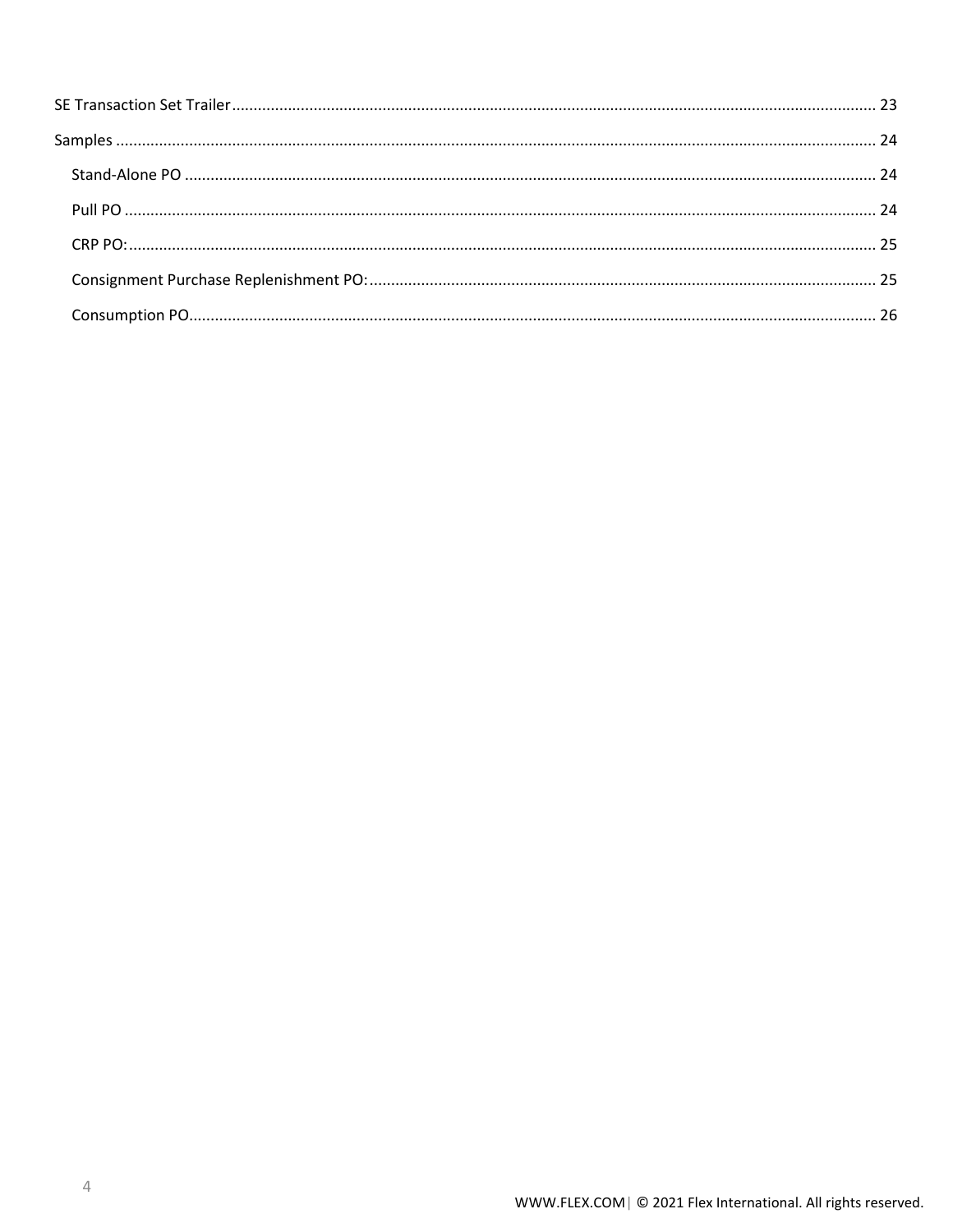# <span id="page-4-0"></span>**850 Purchase Order**

Functional Group = **PO**

This Draft Standard for Trial Use contains the format and establishes the data contents of the Purchase Order Transaction Set (850) for use within the context of an Electronic Data Interchange (EDI) environment. The transaction set can be used to provide for customary and established business and industry practice relative to the placement of purchase orders for goods and services. This transaction set should not be used to convey purchase order changes or purchase order acknowledgment information.

#### **Heading:**

| <b>Pos</b>          | $\underline{\mathsf{Id}}$ | <b>Segment Name</b>                      | Reg | <b>Max Use</b> | Repeat | <b>Notes</b> | <b>Usage</b> |
|---------------------|---------------------------|------------------------------------------|-----|----------------|--------|--------------|--------------|
| 010                 | <b>ST</b>                 | <b>Transaction Set Header</b>            | M   |                |        |              | Must use     |
| 020                 | <b>BEG</b>                | Beginning Segment for Purchase<br>Order  | M   |                |        |              | Must use     |
| 040                 | <b>CUR</b>                | Currency                                 | M   |                |        |              | Used         |
| 050                 | <b>REF</b>                | Reference Identification                 | M   | >1             |        |              | Used         |
| 060                 | <b>PER</b>                | Administrative Communications<br>Contact | M   | 3              |        |              | Used         |
| 080                 | <b>FOB</b>                | <b>F.O.B. Related Instructions</b>       | M   | >1             |        |              | Used         |
| 130                 | <b>ITD</b>                | Terms of Sale/Deferred Terms of Sale     | Ο   | >1             |        |              | Used         |
| <b>LOOP ID - N9</b> |                           |                                          |     |                | 1000   |              |              |
| 295                 | N <sub>9</sub>            | Reference Identification                 |     |                |        |              | Used         |
| 300                 | <b>MSG</b>                | Message Text                             |     | 1000           |        |              | Used         |

| LOOP ID - N1 |                |                             |  | 200 | ---  |
|--------------|----------------|-----------------------------|--|-----|------|
| 310          | N1             | Name                        |  |     | Used |
| 320          | N <sub>2</sub> | Additional Name Information |  |     | Used |
| 330          | N <sub>3</sub> | Address Information         |  |     | Used |
| 340          | N4             | Geographic Location         |  |     | Used |

**Detail:**

| Pos                  | Id              | <b>Segment Name</b>           | Reg | Max Use | <b>Repeat</b> | <b>Notes</b> | Usage    |
|----------------------|-----------------|-------------------------------|-----|---------|---------------|--------------|----------|
| LOOP ID - PO1        |                 |                               |     |         | 100000        | N2/010L      |          |
| 010                  | PO <sub>1</sub> | Baseline Item Data            | M   |         |               | N2/010       | Must use |
| <b>LOOP ID - PID</b> |                 |                               |     |         | 1000          |              |          |
| 050                  | PID             | Product/Item Description      |     |         |               |              | Used     |
| 100                  | <b>REF</b>      | Reference Identification      |     |         |               |              | Used     |
| 210                  | <b>DTM</b>      | Date/Time Reference           |     | 10      |               |              | Used     |
| 289                  | <b>MSG</b>      | Message Text                  |     |         |               |              | Used     |
| Loop ID - PKG        |                 |                               |     |         | 200           |              |          |
| 305                  | <b>PKG</b>      | Marking / Packaging / Loading |     | 200     |               |              | Used     |

#### **Summary:**

| Pos          | Id        | <b>Segment Name</b>            | Reg | <b>Max Use</b> | Repeat        | <b>Notes</b> | Usage    |
|--------------|-----------|--------------------------------|-----|----------------|---------------|--------------|----------|
| LOOP ID - CT | $P = 1$   |                                |     |                | <b>County</b> | N3/010L      |          |
| 010          |           | <b>Fransaction Totals</b>      |     |                |               | N3/010       | Used     |
| 030          | <b>SE</b> | <b>Transaction Set Trailer</b> |     |                |               |              | Must use |

#### **Notes:**

2/010L PO102 is required.

2/010 PO102 is required.

3/010L The number of line items (CTT01) is the accumulation of the number of PO1 segments. If used, hash total (CTT02) is the sum of the value of quantities ordered (PO102) for each PO1 segment.

3/010 The number of line items (CTT01) is the accumulation of the number of PO1 segments. If used, hash total (CTT02) is the sum of the value of quantities ordered (PO102) for each PO1 segment.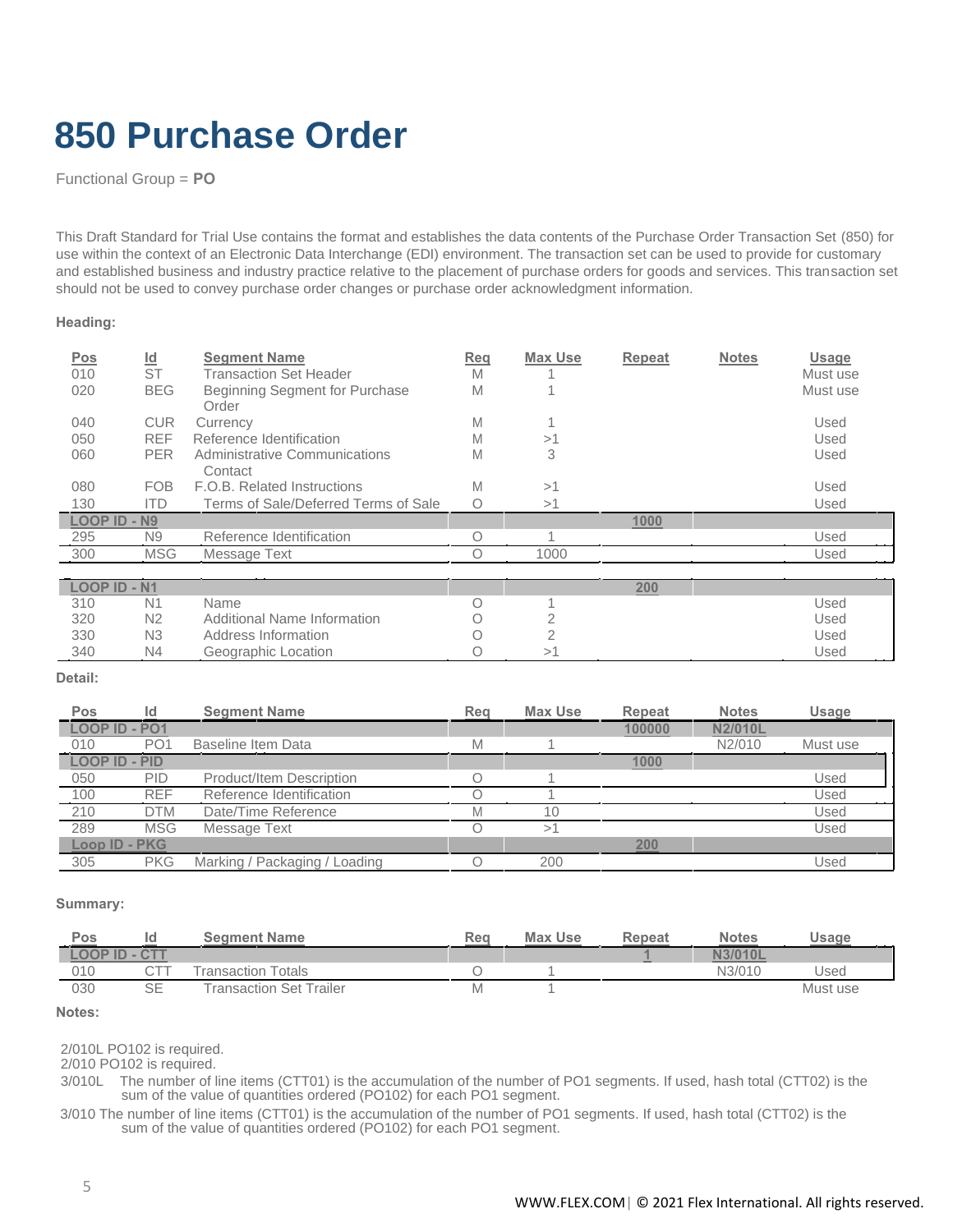# <span id="page-5-0"></span>**ST Transaction Set Header**

**User Option (Usage):**

Must use

To indicate the start of a transaction set and to assign a control number

#### **Element Summary:**

| <b>Ref</b><br>ST <sub>01</sub> | Id<br>143 | <b>Element Name</b><br><b>Transaction Set Identifier Code</b>                                                                                                                                                  | Reg<br>M | <b>Type</b><br>ID | Min/Max<br>3/3 | Usage<br>Must use |
|--------------------------------|-----------|----------------------------------------------------------------------------------------------------------------------------------------------------------------------------------------------------------------|----------|-------------------|----------------|-------------------|
|                                |           | <b>Description:</b> Code uniquely identifying a Transaction Set<br>All valid standard codes are used.                                                                                                          |          |                   |                |                   |
| ST <sub>02</sub>               | 329       | <b>Transaction Set Control Number</b><br><b>Description:</b> Identifying control number that must be<br>unique within the transaction set functional group assigned<br>by the originator for a transaction set | M        | AN.               | 4/9            | Must use          |

#### **Semantics:**

1. The transaction set identifier (ST01) used by the translation routines of the interchange partners to select the appropriate Transaction set definition (e.g., 810 selects the Invoice Transaction Set).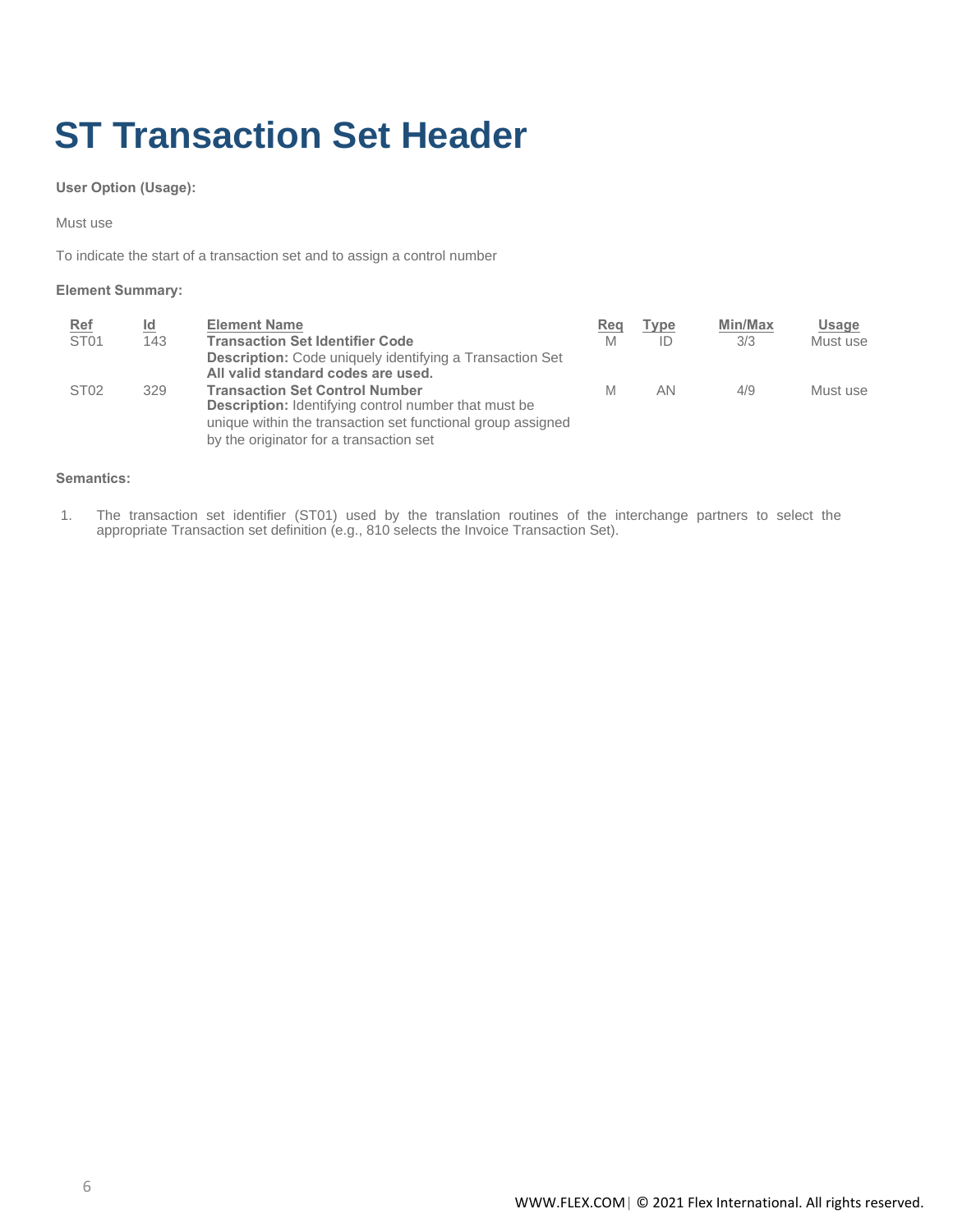# <span id="page-6-0"></span>**BEG Beginning Segment for Purchase Order**

#### **User Option (Usage):**

Must use

To indicate the beginning of the Purchase Order Transaction Set and transmit identifying numbers and dates

#### **Element Summary:**

| <b>Ref</b> | $\underline{\mathsf{Id}}$ | <b>Element Name</b>                                                                                                                                                                                                                                                 | Req | <u>Type</u> | Min/Max | Usage    |
|------------|---------------------------|---------------------------------------------------------------------------------------------------------------------------------------------------------------------------------------------------------------------------------------------------------------------|-----|-------------|---------|----------|
| BEG01      | 353                       | <b>Transaction Set Purpose Code</b><br><b>Description:</b> Code identifying purpose of transaction set<br>"00" - Original PO.                                                                                                                                       | M   | ID          | 2/2     | Must use |
| BEG02      | 92                        | <b>Purchase Order Type Code</b><br><b>Description:</b> Code specifying the type of Purchase Order<br>"ZZ" - Pull Order<br>"SA"- Standard Alone Order.<br>"CN" - Consumption PO<br>"RL"- Delivery Order<br>"CR" - Consignment Purchase<br><b>Replenishment Order</b> | M   | ID          | 2/2     | Must use |
| BEG03      | 324                       | <b>Purchase Order Number</b><br><b>Description:</b> Identifying number for Purchase Order<br>assigned by the ordered/purchaser                                                                                                                                      | M   | AN          | 1/22    | Must use |
| BEG04      | 328                       | <b>Release Number</b><br><b>Description:</b> Number identifying a release against a<br>Purchase Order previously placed by the parties involved in<br>the transaction                                                                                               | O   | <b>AN</b>   | 1/30    | Not Used |
| BEG05      | 373                       | Date<br><b>Description:</b> Date expressed as CCYYMMDD                                                                                                                                                                                                              | M   | DT          | 8/8     | Must use |

#### **Semantics:**

1. BEG05 is the date assigned by the purchaser to purchase order.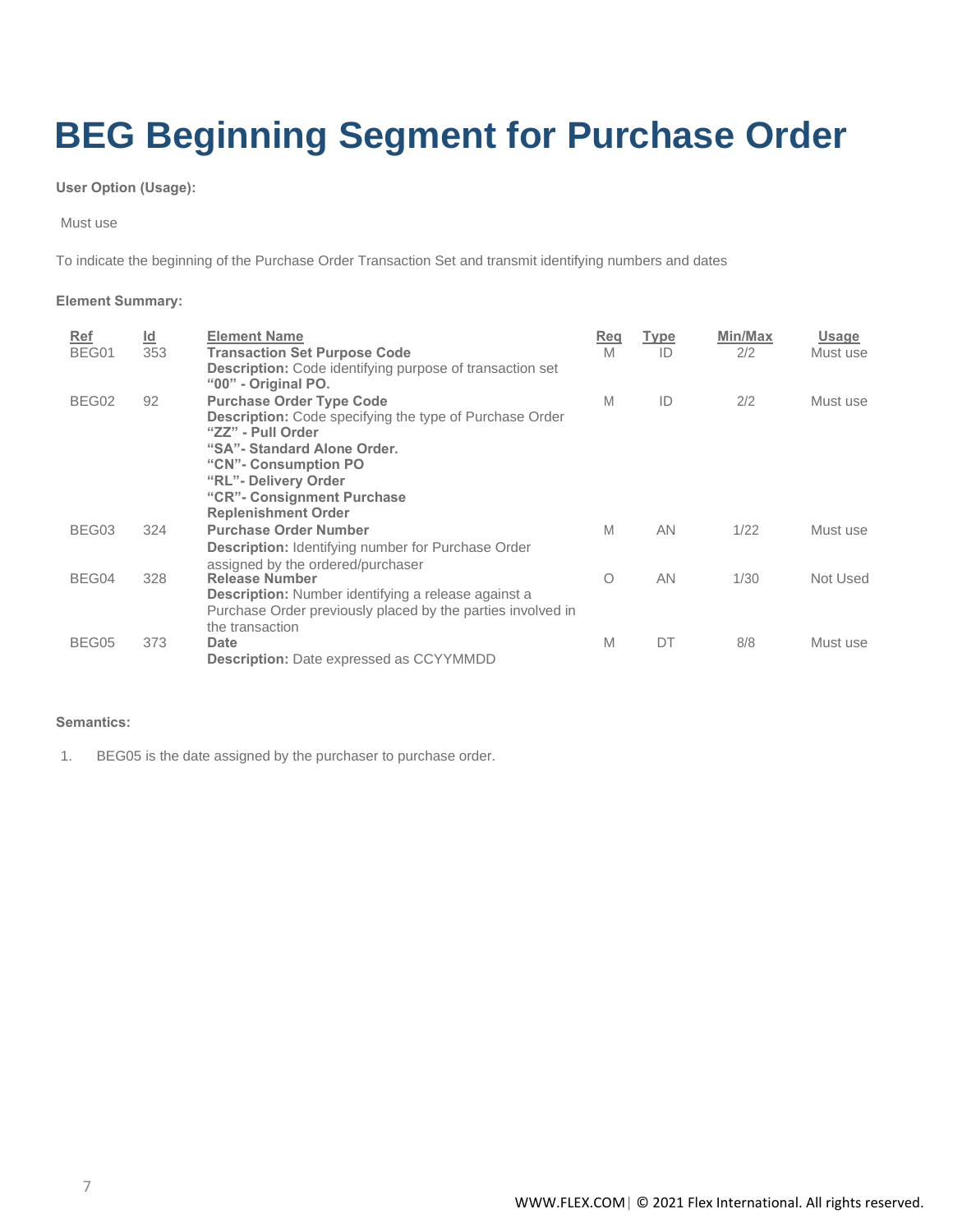# <span id="page-7-0"></span>**CUR Currency**

**User Option (Usage):**

Used

To specify the currency (dollars, pounds, francs, etc.) used in a transaction

| Ref<br>CUR <sub>01</sub> | <u>ld</u><br>98 | <b>Element Name</b><br><b>Entity Identifier Code</b><br><b>Description:</b> Code identifying an organizational entity, a<br>Physical location, property or an individual | Reg<br>M | Type<br>ID | Min/Max<br>2/3 | <b>Usage</b><br>Must use |
|--------------------------|-----------------|--------------------------------------------------------------------------------------------------------------------------------------------------------------------------|----------|------------|----------------|--------------------------|
|                          |                 | "BY" - Buying Party (Purchaser)                                                                                                                                          |          |            |                |                          |
| CUR <sub>02</sub>        | 100             | <b>Currency Code</b><br><b>Description:</b> Code (Standard ISO) for country in whose<br>Currency the charges are specified                                               | M        | ID         | 3/3            | Must use                 |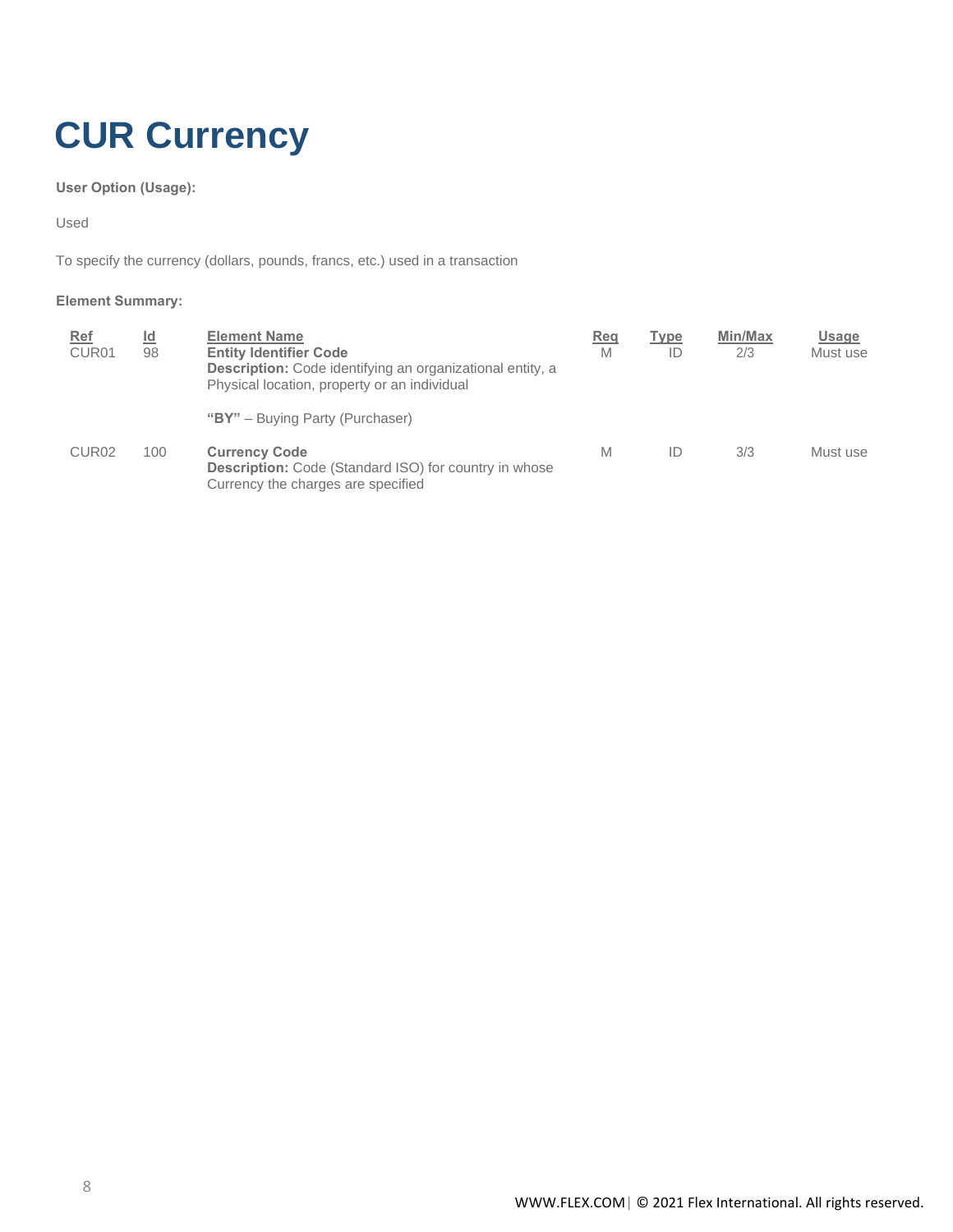# <span id="page-8-0"></span>**REF Reference Identification**

**User Option (Usage):**

Used

To specify identifying information

#### **Syntax Rules:**

1. R0203 - At least one of REF02 or REF03 is required.

#### **Semantics:**

1. REF04 contains data relating to the value cited in REF02.

| <b>Ref</b>        | $\underline{\mathsf{Id}}$ | <b>Element Name</b>                                                                                                                                                                         |                         | Req      | Type      | Min/Max | Usage    |
|-------------------|---------------------------|---------------------------------------------------------------------------------------------------------------------------------------------------------------------------------------------|-------------------------|----------|-----------|---------|----------|
| REF01<br>128      |                           | <b>Reference Identification Qualifier</b><br><b>Description:</b> Code qualifying the Reference<br>Identification                                                                            |                         | M        | ID        | 2/3     | Must use |
|                   |                           | Code<br><b>Name</b>                                                                                                                                                                         |                         |          |           |         |          |
|                   |                           | CO                                                                                                                                                                                          | Customer Order Number   |          |           |         |          |
|                   |                           | CT<br>Contract Number                                                                                                                                                                       |                         |          |           |         |          |
|                   |                           | OΡ                                                                                                                                                                                          | Original Purchase Order |          |           |         |          |
|                   |                           | VR.<br>Supplier Code                                                                                                                                                                        |                         |          |           |         |          |
|                   |                           | ΖZ<br><b>Mutually Defined</b>                                                                                                                                                               |                         |          |           |         |          |
| REF02             | 127                       | <b>Reference Identification</b><br><b>Description:</b> Reference information as<br>defined for a particular Transaction Set or as<br>specified by the Reference Identification<br>Qualifier |                         | $\times$ | <b>AN</b> | 1/30    | Used     |
| REF <sub>03</sub> | 352                       | <b>Description</b><br><b>Description:</b> A free-form description to clarify<br>the related data elements and their content                                                                 |                         | X        | AN.       | 1/80    | Used     |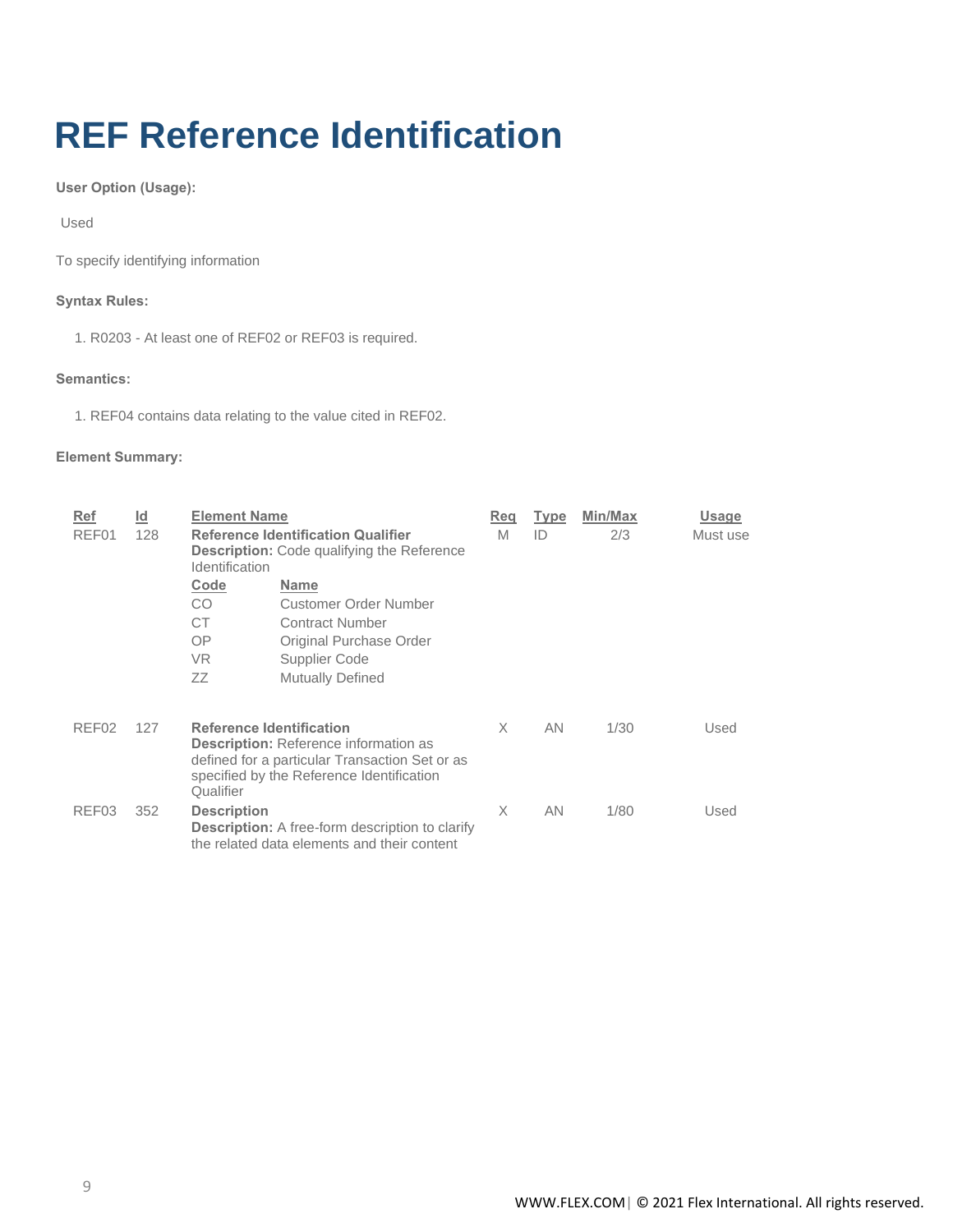# <span id="page-9-0"></span>**PER Administrative Communications Contact**

**User Option (Usage):**

Used

To identify a person or office to whom administrative communications should be directed

#### **Element Summary:**

| <b>Ref</b><br>PER <sub>01</sub> | $\underline{\mathsf{Id}}$<br>366 | <b>Element Name</b><br><b>Contact Function Code</b>                                                                                                                       | Reg<br>M | Type<br>ID | Min/Max<br>2/2 | <u>Usage</u><br>Must use |
|---------------------------------|----------------------------------|---------------------------------------------------------------------------------------------------------------------------------------------------------------------------|----------|------------|----------------|--------------------------|
|                                 |                                  | <b>Description:</b> Code identifying the major duty or<br>responsibility of the person or group named<br>"BD" - Buyer Department.                                         |          |            |                |                          |
| PER <sub>02</sub>               | 93                               | <b>Name</b>                                                                                                                                                               | $\times$ | AN         | 1/60           | Used                     |
| PER <sub>03</sub>               | 365                              | <b>Description:</b> Free-form name<br><b>Communication Number Qualifier</b><br><b>Description:</b> Code identifying the type of communication                             | $\times$ | ID         | 2/2            | Used                     |
| PER04                           | 364                              | number<br>"TE" - Telephone Number.<br><b>Communication Number</b><br><b>Description:</b> Complete communications number including<br>country or area code when applicable | $\times$ | <b>AN</b>  | 1/80           | Used                     |
| PER <sub>05</sub>               | 365                              | <b>Communication Number Qualifier</b><br><b>Description:</b> Code identifying the type of communication<br>number                                                         | $\times$ | ID         | 2/2            | Used                     |
| PER <sub>06</sub>               | 364                              | "EM" - Electronic Email.<br><b>Communication Email ID</b><br><b>Description:</b> Complete communications email ID.                                                        | X        | AN         | 1/80           | Used                     |

#### **Syntax:**

1. P0304 - If either PER03,PER04 & PER05 is present, then all are required.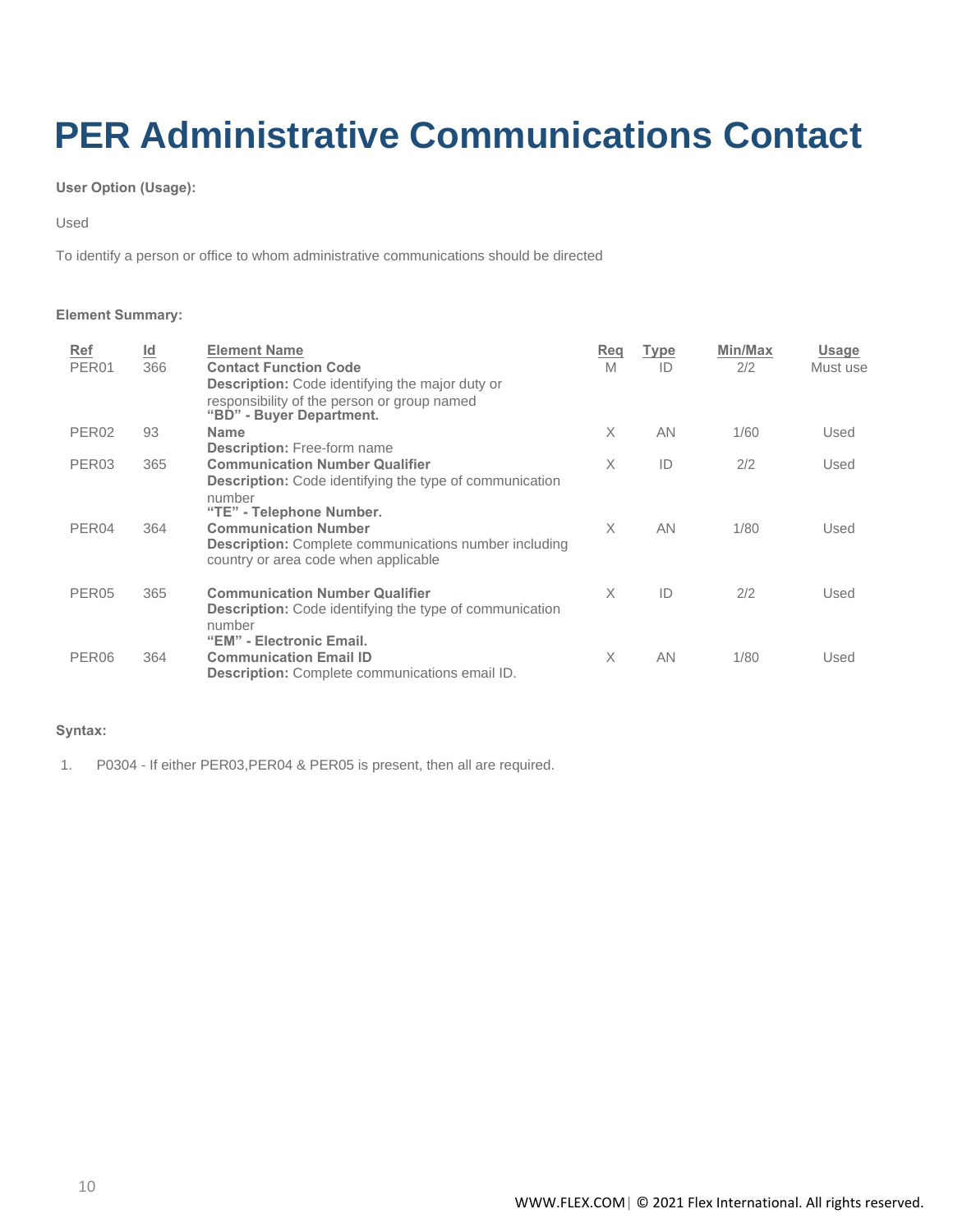# <span id="page-10-0"></span>**FOB F.O.B. Related Instructions**

**User Option (Usage):**

Used

To specify transportation instructions relating to shipment

### **Element Summary:**

| <b>Ref</b><br>FOB <sub>01</sub> | $\underline{\mathsf{Id}}$<br>146 | <b>Element Name</b><br><b>Shipment Method of Payment</b><br><b>Description:</b> Code identifying payment terms for<br>transportation charges<br>"DF" - Defined by buyer and seller.                        | Reg<br>M | Type<br>ID | Min/Max<br>2/2 | <b>Usage</b><br>Must use |
|---------------------------------|----------------------------------|------------------------------------------------------------------------------------------------------------------------------------------------------------------------------------------------------------|----------|------------|----------------|--------------------------|
| FOB <sub>02</sub>               | 309                              | <b>Location Qualifier</b><br><b>Description:</b> Code identifying type of location<br>"OR" - Origin (Shipping Point)                                                                                       | $\times$ | ID         | 1/2            | Used                     |
| FOB <sub>03</sub>               | 352                              | <b>Description</b><br><b>Description:</b> A free-form description to clarify the related<br>data elements and their content                                                                                | O        | AN         | 1/80           | Used                     |
| FOB <sub>04</sub>               | 334                              | <b>Transportation Terms Qualifier Code</b><br><b>Description:</b> Code identifying the source of the<br>transportation terms<br>"ZZ" - Mutually defined.<br>"01" - Incoterms                               | M        | ID         | 2/2            | Used                     |
| FOB <sub>05</sub>               | 335                              | <b>Transportation Terms Code</b><br><b>Description:</b> Code identifying the trade terms which apply<br>to the shipment transportation responsibility<br>All valid standard codes are used.<br>"ZZZ"="DAP" | $\times$ | ID         | 3/3            | Used                     |

#### **Semantics:**

1. FOB01 indicates which party will pay the carrier.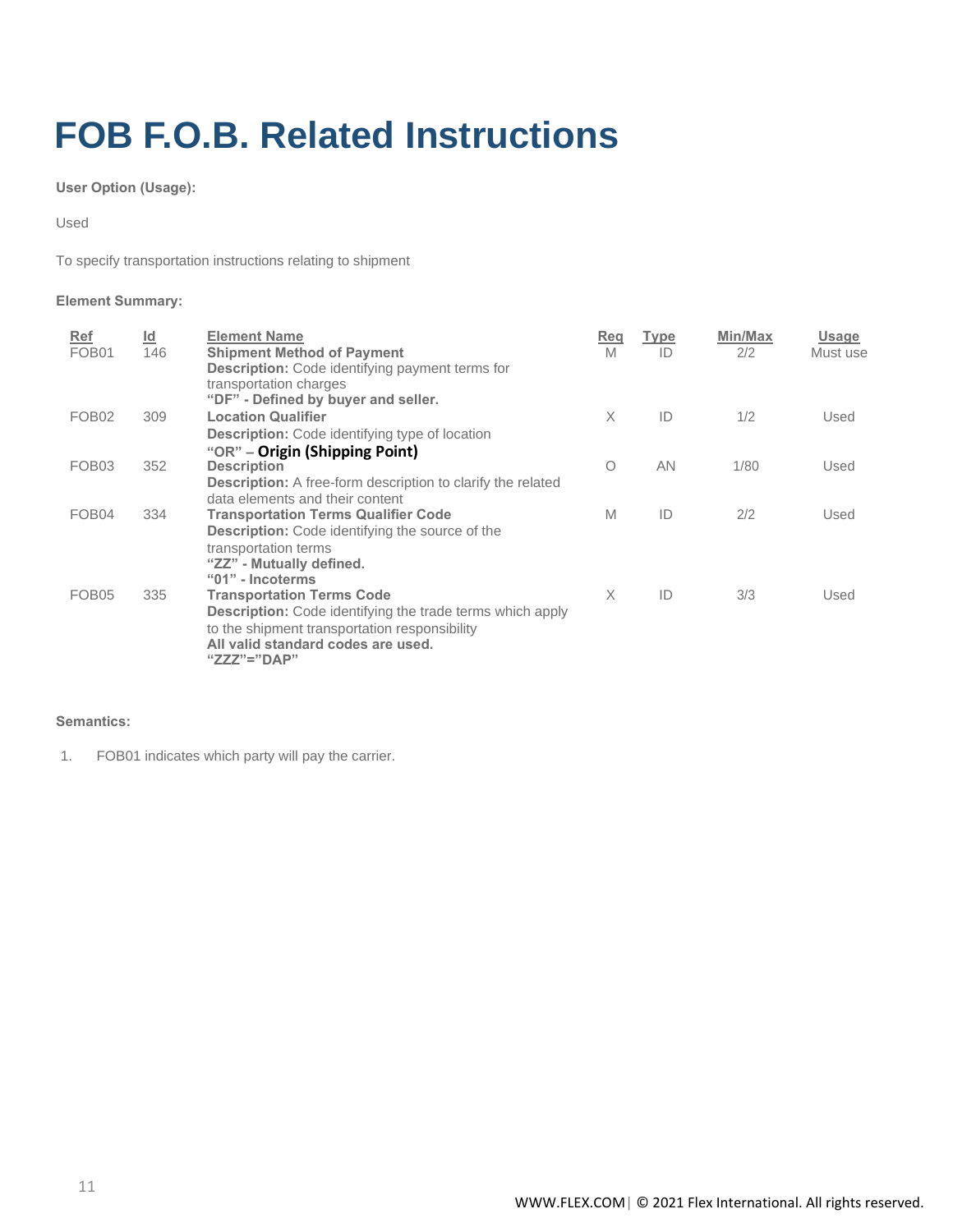### <span id="page-11-0"></span>**ITD Terms of Sale/Deferred Terms of Sale**

**User Option (Usage):**

Used

To specify terms of sale

| <b>Ref</b>        | $\underline{\mathsf{Id}}$ | <b>Element Name</b>                                                                          | Reg        | Type           | Min/Max | <b>Usage</b> |
|-------------------|---------------------------|----------------------------------------------------------------------------------------------|------------|----------------|---------|--------------|
| ITD01             | 336                       | <b>Terms Type Code</b>                                                                       | $\bigcap$  | ID             | 2/2     | Used         |
|                   |                           | <b>Description:</b> Code identifying type of payment terms<br>"05" -Discount not applicable. |            |                |         |              |
| ITD02             | 333                       | <b>Terms Basis Date Code</b>                                                                 | $\bigcirc$ | ID             | 1/2     | Used         |
|                   |                           | <b>Description:</b> Code identifying the beginning of the terms                              |            |                |         |              |
|                   |                           | period                                                                                       |            |                |         |              |
|                   |                           | "3" - Invoice Date.                                                                          |            |                |         |              |
| ITD <sub>03</sub> | 338                       | <b>Terms Discount Percent</b>                                                                | 0          | R              | 1/6     | Not used     |
|                   |                           | <b>Description:</b> Terms discount percentage, expressed as a                                |            |                |         |              |
|                   |                           | percent, available to the purchaser if an invoice is paid on                                 |            |                |         |              |
|                   |                           | or before the Terms Discount Due Date                                                        |            |                |         |              |
| ITD04             | 370                       | <b>Terms Discount Due Date</b>                                                               | X          | DT             | 8/8     | Not used     |
|                   |                           | <b>Description:</b> Date payment is due if discount is to be                                 |            |                |         |              |
|                   |                           | earned expressed in format CCYYMMDD                                                          |            |                |         |              |
| ITD05             | 351                       | <b>Terms Discount Days Due</b>                                                               | X          | N <sub>0</sub> | 1/3     | Not used     |
|                   |                           | <b>Description:</b> Number of days in the terms discount period                              |            |                |         |              |
|                   |                           | by which payment is due if terms discount is earned                                          |            |                |         |              |
| ITD06             | 446                       | <b>Terms Net Due Date</b>                                                                    | O          | DT             | 8/8     | Not used     |
|                   |                           | <b>Description:</b> Date when total invoice amount becomes due                               |            |                |         |              |
|                   |                           | expressed in format CCYYMMDD                                                                 | $\circ$    |                |         |              |
| ITD07             | 386                       | <b>Terms Net Days</b>                                                                        |            | N <sub>0</sub> | 1/3     | Used         |
|                   |                           | Description: Number of days until total invoice amount is                                    |            |                |         |              |
| ITD <sub>12</sub> | 352                       | due (discount not applicable)<br><b>Description</b>                                          | O          | <b>AN</b>      | 1/80    | Used         |
|                   |                           | <b>Description:</b> A free-form description to clarify the related                           |            |                |         |              |
|                   |                           | data elements and their content                                                              |            |                |         |              |
|                   |                           |                                                                                              |            |                |         |              |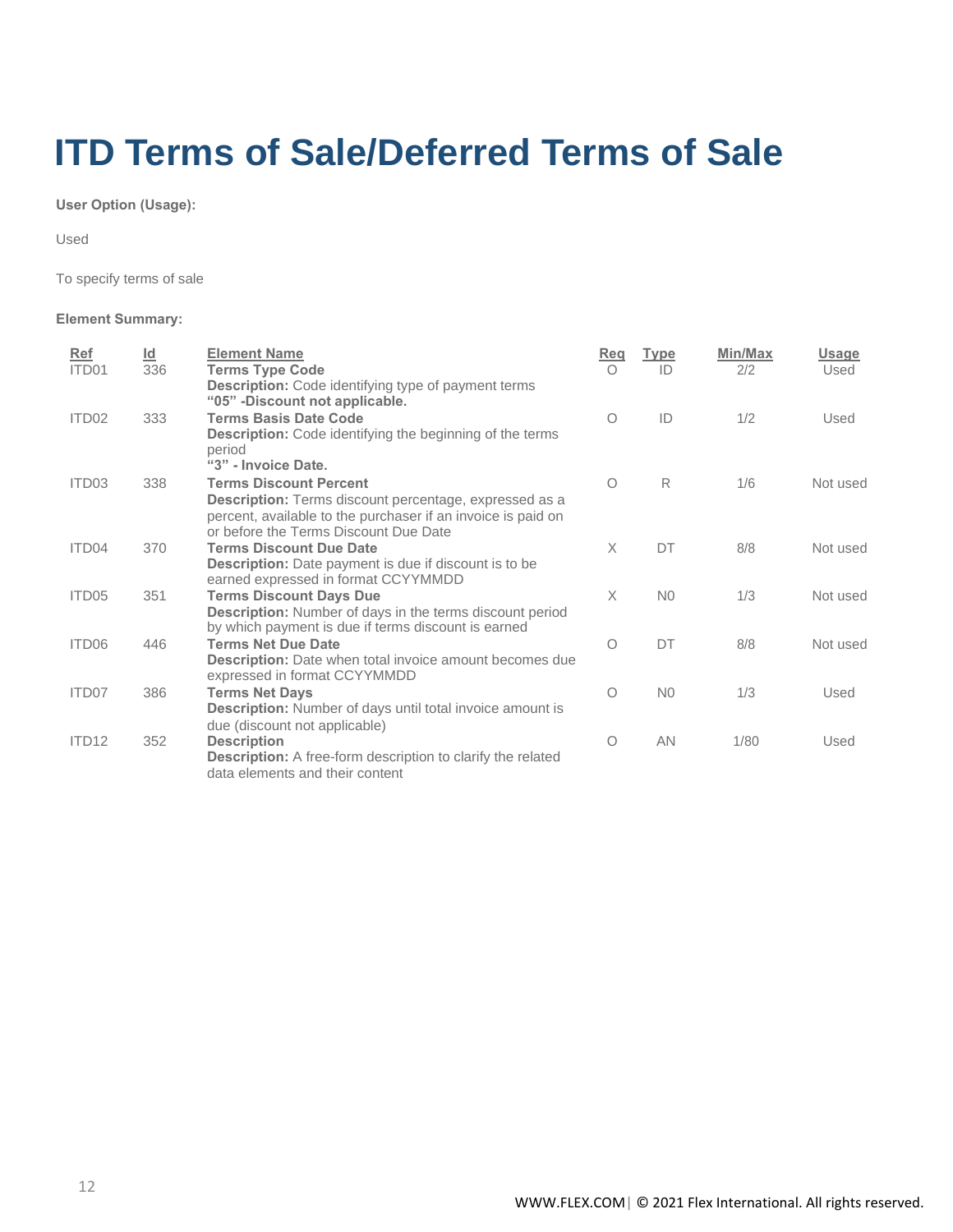# <span id="page-12-0"></span>**Loop N9**

To transmit identifying information as specified by the Reference Identification Qualifier

#### **Loop Summary:**

| <u>Pos</u> | <u>ld</u>      | <b>Segment Name</b>      | <b>Req</b> | <b>Max Use</b> | Repeat | <u>Usage</u> |
|------------|----------------|--------------------------|------------|----------------|--------|--------------|
| 295        | N <sub>9</sub> | Reference Identification |            |                |        | Used         |
| 300        | MSG            | Message Text             |            | 1000           |        | Used         |

### <span id="page-12-1"></span>**N9 Reference Identification**

#### **User Option (Usage):**

Used

To transmit identifying information as specified by the Reference Identification Qualifier

#### **Syntax Rules:**

- 1. R0203 At least one of N902 or N903 is required.
- 2. C0605 If N906 is present, then N905 is required.

#### **Element Summary:**

| <b>Ref</b> | ld. | <b>Element Name</b> |                                                                                                | Reg | <b>Type</b> | Min/Max | <b>Usage</b> |
|------------|-----|---------------------|------------------------------------------------------------------------------------------------|-----|-------------|---------|--------------|
| N901       | 128 | Identification      | <b>Reference Identification Qualifier</b><br><b>Description:</b> Code qualifying the Reference | M   | ID          | 2/3     | Must use     |
|            |     | Code                | <b>Name</b>                                                                                    |     |             |         |              |
|            |     | l 1                 | Letters or Notes                                                                               |     |             |         |              |
| N902       | 127 |                     | <b>Reference Identification</b><br><b>Description:</b> Reference information as                | X   | AN.         | 1/30    | Used         |
|            |     | Qualifier           | defined for a particular Transaction Set or<br>as specified by the Reference Identification    |     |             |         |              |

#### <span id="page-12-2"></span>**MSG Message Text**

#### **User Option (Usage):**

Used

To provide a free-form format that allows the transmission of text information

| Ref   |     | <b>Element Name</b>                        | Req | Type | Min/Max | Usage    |
|-------|-----|--------------------------------------------|-----|------|---------|----------|
| MSG01 | 933 | <b>Free-Form Message Text</b>              |     | AΝ   | 1/264   | Must use |
|       |     | <b>Description:</b> Free-form message text |     |      |         |          |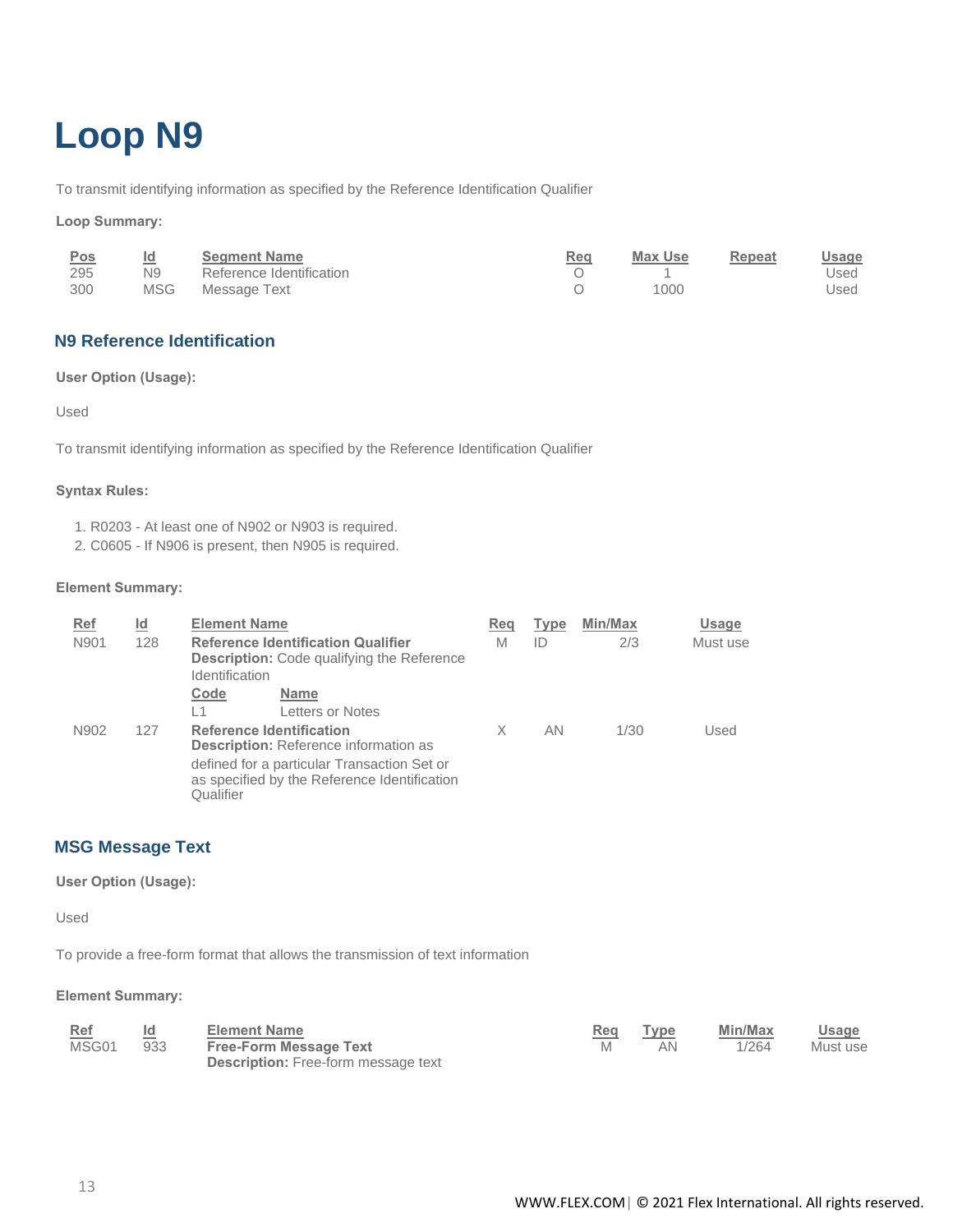# <span id="page-13-0"></span>**Loop N1**

To identify a party by type of organization, name, and code

#### **Loop Summary:**

| <u>Pos</u><br>310 | <u>ld</u><br>N1      | <b>Segment Name</b><br>Name                | Rea | Max Use | Repeat | <u>Usage</u><br>Used |
|-------------------|----------------------|--------------------------------------------|-----|---------|--------|----------------------|
| 320               | N2                   | Additional Name Information                |     |         |        | Used                 |
| 330<br>340        | N3<br>N <sub>4</sub> | Address Information<br>Geographic Location |     |         |        | Used<br>Jsed         |

#### <span id="page-13-1"></span>**N1 Name**

#### **User Option (Usage):**

#### Used

To identify a party by type of organization, name, and code

#### **Element Summary:**

| <b>Ref</b><br>N <sub>101</sub> | <u>ld</u><br>98 | <b>Element Name</b><br><b>Entity Identifier Code</b><br><b>Description:</b> Code identifying an organizational entity, a<br>physical location, property or an individual<br>"BT" - Bill To<br>"ST" - Ship To. | Reg<br>M | Type<br>ID | Min/Max<br>2/3 | <b>Usage</b><br>Must use |
|--------------------------------|-----------------|---------------------------------------------------------------------------------------------------------------------------------------------------------------------------------------------------------------|----------|------------|----------------|--------------------------|
| N <sub>102</sub>               | 93              | <b>Name</b><br><b>Description:</b> Free-form name                                                                                                                                                             | X        | AN         | 1/60           | Used                     |
| N <sub>103</sub>               | 66              | <b>Identification Code Qualifier</b><br><b>Description:</b> Code designating the system/method of code<br>structure used for Identification Code (67)<br>$"ZZ"$ .                                             | X        | ID         | 1/2            | Used                     |
| N <sub>104</sub>               | 67              | <b>Identification Code</b><br><b>Description:</b> Ship to code / Bill to Code                                                                                                                                 | X        | AN         | 2/80           | Used                     |

#### **Syntax:**

1. R0203 - At least one of N101, N102 is required

2. P0304 - If either N103,N104 is present, then all are required

#### **Comments:**

1. This segment, used alone, provides the most efficient method of providing organizational identification. To obtain this efficiency the "ID Code" (N104) must provide a key to the table maintained by the transaction processing party.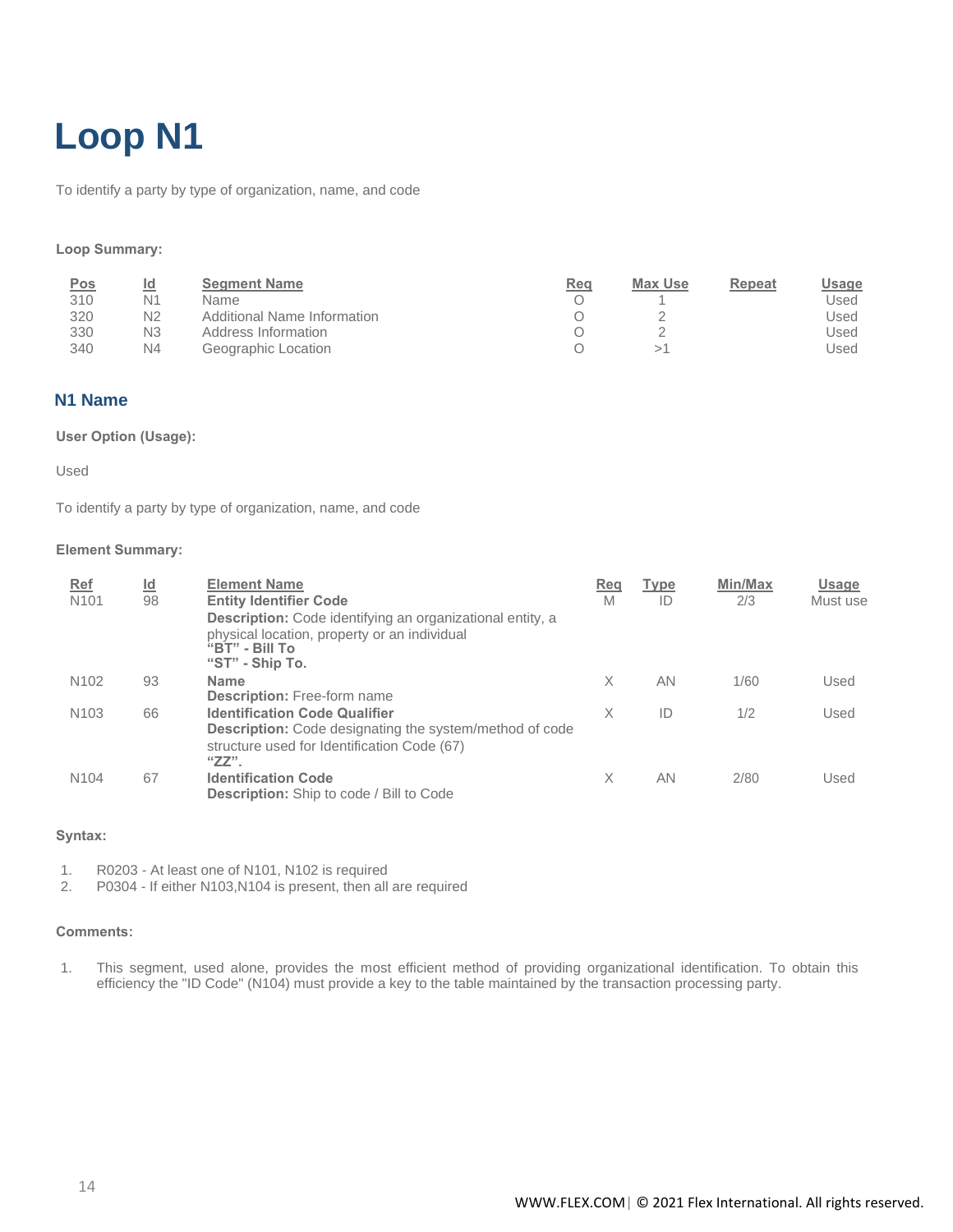### <span id="page-14-0"></span>**N2 Additional Name Information**

**User Option (Usage):**

Used

To specify additional names or those longer than 35 characters in length

#### **Element Summary:**

| Ref  | Id | <b>Element Name</b>                               | Req | Type | Min/Max | Usage    |
|------|----|---------------------------------------------------|-----|------|---------|----------|
| N201 | 93 | <b>Name</b><br><b>Description:</b> Free-form name | M   | ΑN   | 1/60    | Must use |
| N202 | 93 | <b>Name</b><br><b>Description:</b> Free-form name |     | ΑN   | 1/60    | Jsed     |

### <span id="page-14-1"></span>**N3 Address Information**

**User Option (Usage):**

Used

To specify the location of the named party

#### **Element Summary:**

| <u>Ref</u><br><u>ld</u><br>N301<br>166 | <b>Element Name</b><br><b>Address Information</b>                                                                | Req<br>M | Type<br>AN | Min/Max<br>1/55 | Usage<br>Must use |
|----------------------------------------|------------------------------------------------------------------------------------------------------------------|----------|------------|-----------------|-------------------|
| N302<br>166                            | <b>Description:</b> Address information<br><b>Address Information</b><br><b>Description:</b> Address information |          | AN         | 1/55            | Used              |

### <span id="page-14-2"></span>**N4 Geographic Location**

**User Option (Usage):**

Used

To specify the geographic place of the named party

| <b>Ref</b> | ld<br>-- | <b>Element Name</b>                                                                                                                                        | Reg       | Type | Min/Max | Usage |
|------------|----------|------------------------------------------------------------------------------------------------------------------------------------------------------------|-----------|------|---------|-------|
| N401       | 19       | <b>City Name</b><br><b>Description:</b> Free-form text for city name                                                                                       |           | ΑN   | 2/30    | Used  |
| N402       | 156      | <b>State or Province Code</b><br><b>Description:</b> Code (Standard State/Province) as defined by<br>appropriate government agency                         | $\bigcap$ | ID   | 2/2     | Used  |
| N403       | 116      | <b>Postal Code</b><br><b>Description:</b> Code defining international postal zone code<br>excluding punctuation and blanks (zip code for United<br>States) | O         | ID   | 3/15    | Used  |
| N404       | 26       | <b>Country Code</b><br><b>Description:</b> Code identifying the country                                                                                    |           | ID   | 2/3     | Used  |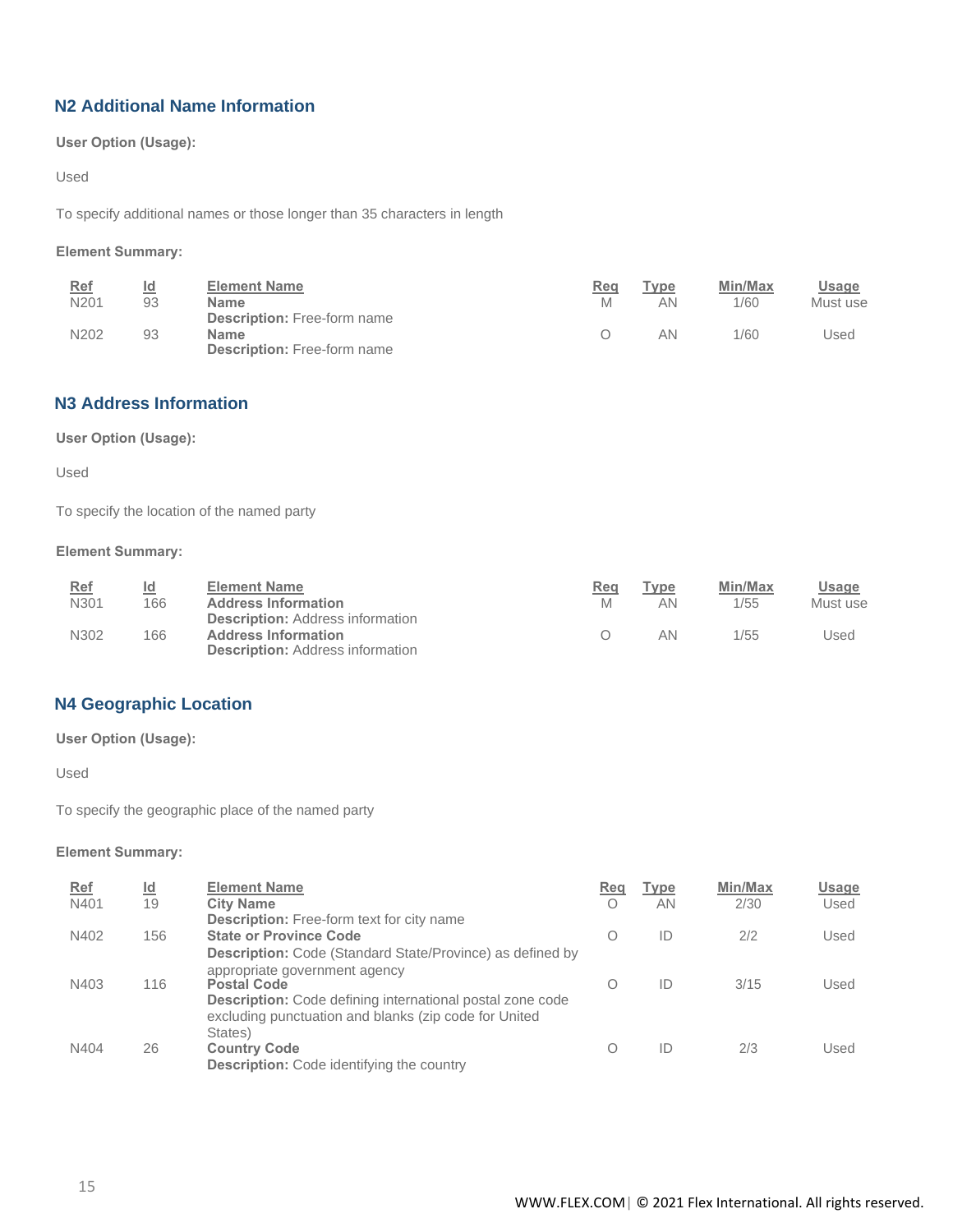#### **Comments:**

- 1. A combination of either N401 through N404, or N405 and N406 may be adequate to specify a location.
- 2. N402 is required only if city name (N401) is in the U.S. or Canada.

### <span id="page-15-0"></span>**Loop PO1**

To specify basic and most frequently used line item data

#### **Loop Summary:**

| <b>Pos</b> | <u>ld</u>  | <b>Seament Name</b> | <u>Req</u> | Max Use | Repeat | Usage    |
|------------|------------|---------------------|------------|---------|--------|----------|
| 010        | PO1        | Baseline Item Data  | M          |         |        | Must use |
| 050        | PID        | _oop PID -          |            |         | 1000   | Used     |
| 210        | DTM        | Date/Time Reference |            | 10      |        | Used     |
| 289        | <b>MSG</b> | Message Text        |            |         |        | Jsed     |

#### <span id="page-15-1"></span>**PO1 Baseline Item Data**

#### **User Option (Usage):**

Must use

To specify basic and most frequently used line item data

| Ref               | $\underline{\mathsf{Id}}$ | <b>Element Name</b>                                                                                                                                                                           | Reg      | Type | Min/Max | Usage |
|-------------------|---------------------------|-----------------------------------------------------------------------------------------------------------------------------------------------------------------------------------------------|----------|------|---------|-------|
| PO101             | 350                       | <b>Assigned Identification</b><br><b>Description: PO line number</b>                                                                                                                          | M        | AN   | 1/20    | Used  |
| PO102             | 330                       | <b>Quantity Ordered</b><br><b>Description: Quantity ordered</b>                                                                                                                               | M        | R    | 1/15    | Used  |
| PO <sub>103</sub> | 355                       | Unit or Basis for Measurement Code<br><b>Description:</b> Code specifying the units in which a value is<br>being expressed, or manner in which a measurement has<br>been taken<br>"EA" - Each | X        | ID   | 2/2     | Used  |
| PO <sub>104</sub> | 212                       | <b>Unit Price</b><br><b>Description:</b> Price per unit of product, service, commodity,<br>etc.                                                                                               | $\times$ | R    | 1/17    | Used  |
| PO <sub>105</sub> | 639                       | <b>Basis of Unit Price Code</b><br><b>Description:</b> Code identifying the type of unit price for an<br>item<br>"UM"                                                                         | X        | ID   | 2/2     | Used  |
| PO106             | 235                       | <b>Product/Service ID Qualifier</b><br><b>Description:</b> Code identifying the type/source of the<br>descriptive number used in Product/Service ID (234)<br>"BP"- Buyers Part Number         | $\times$ | ID   | 2/2     | Used  |
| PO <sub>107</sub> | 234                       | <b>Product/Service ID</b><br><b>Description:</b> Identifying number for a product or service                                                                                                  | X        | AN   | 1/48    | Used  |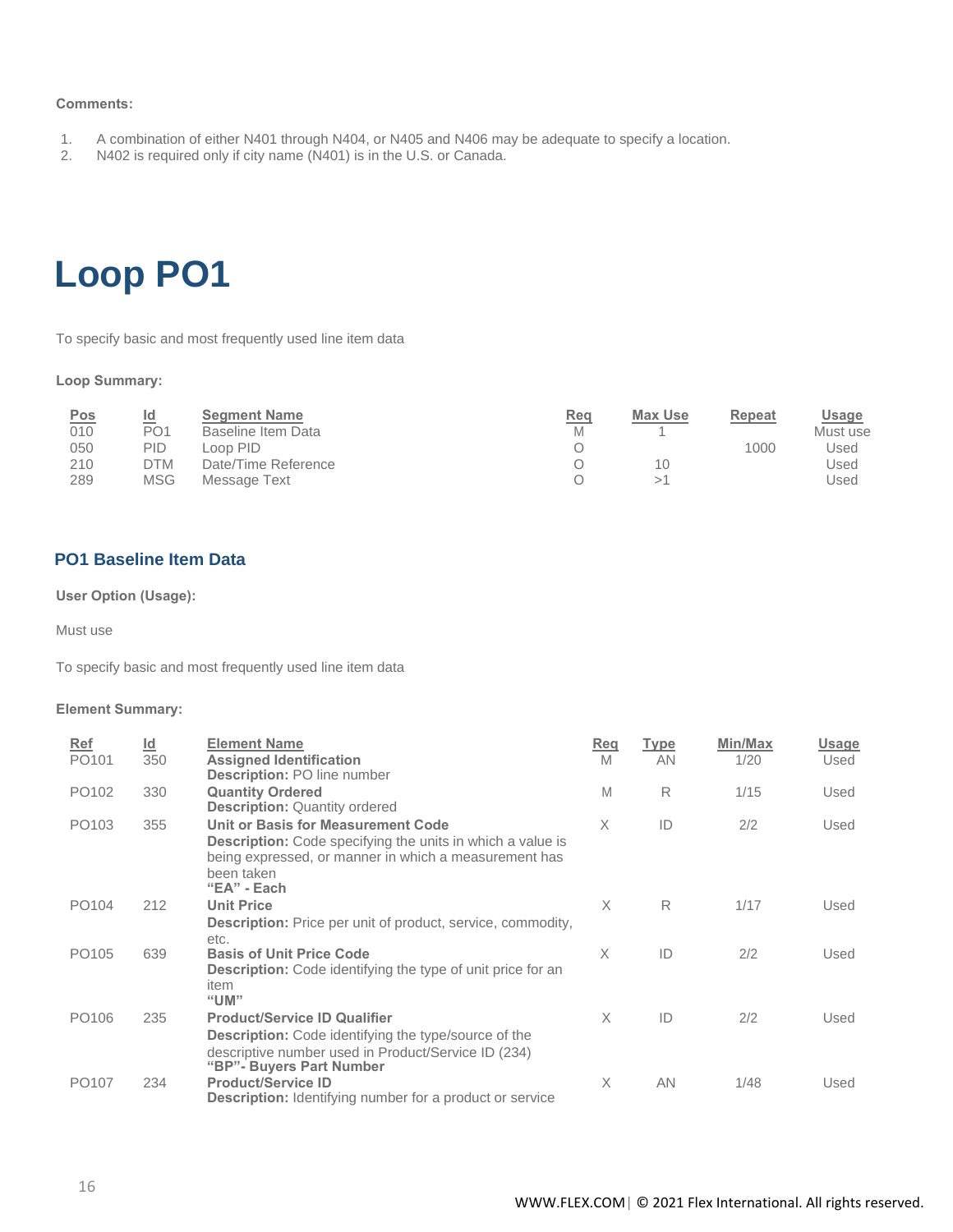| PO <sub>108</sub> | 235 | <b>Product/Service ID Qualifier</b><br><b>Description:</b> Code identifying the type/source of the<br>descriptive number used in Product/Service ID (234)<br>"PU"- Customer Part Number                                                                                      | $\times$ | ID        | 2/2  | Used |
|-------------------|-----|------------------------------------------------------------------------------------------------------------------------------------------------------------------------------------------------------------------------------------------------------------------------------|----------|-----------|------|------|
| PO <sub>109</sub> | 234 | <b>Product/Service ID</b>                                                                                                                                                                                                                                                    | X        | AN.       | 1/48 | Used |
| PO110             | 235 | <b>Description:</b> Identifying number for a product or service<br><b>Product/Service ID Qualifier</b><br><b>Description:</b> Code identifying the type/source of the<br>descriptive number used in Product/Service ID (234)<br>"BE" - Buyers Eng. Change Level Part Number. | $\times$ | ID        | 2/2  | Used |
| PO111             | 234 | <b>Product/Service ID</b>                                                                                                                                                                                                                                                    | X        | AN.       | 1/48 | Used |
| PO112             | 235 | <b>Description:</b> Identifying number for a product or service<br><b>Product/Service ID Qualifier</b><br><b>Description:</b> Code identifying the type/source of the<br>descriptive number used in Product/Service ID (234)<br>"MF" - Manufacture.                          | X        | ID        | 2/2  | Used |
| PO113             | 234 | <b>Product/Service ID</b><br><b>Description:</b> Identifying number for a product or service                                                                                                                                                                                 | X        | AN.       | 1/48 | Used |
| PO114             | 235 | <b>Product/Service ID Qualifier</b><br><b>Description:</b> Code identifying the type/source of the<br>Descriptive number used in Product/Service ID (234)<br>"MG" - Manufacturer Part Number.                                                                                | M        | ID        | 2/2  | Used |
| PO115             | 234 | <b>Product/Service ID</b><br><b>Description:</b> Identifying number for a product or service                                                                                                                                                                                 | M        | <b>AN</b> | 1/48 | Used |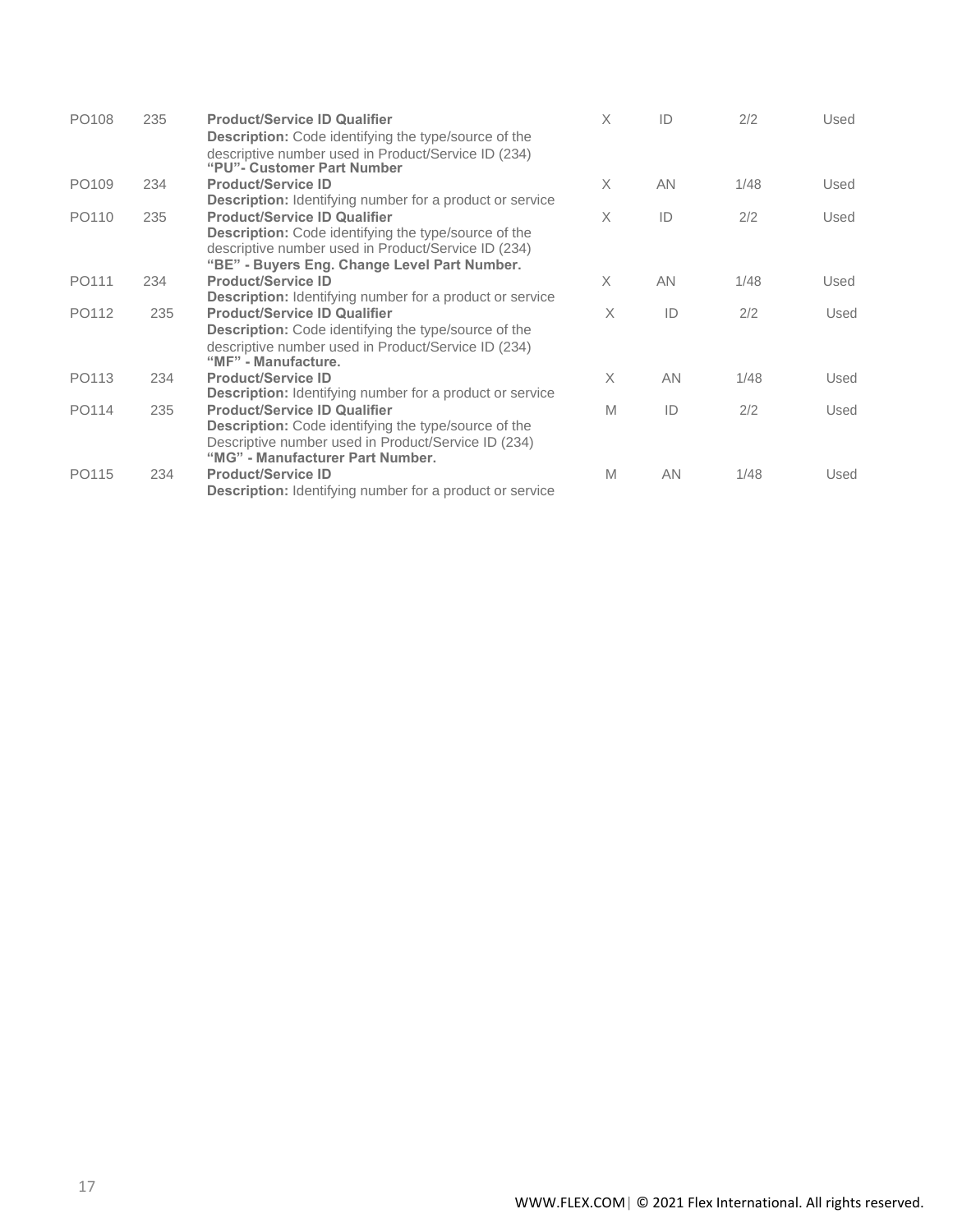# <span id="page-17-0"></span>**Loop PID**

To describe a product or process in coded or free-form format

#### **Loop Summary:**

| Pos | <u>ld</u>  | <b>Segment Name</b>      | <b>Req</b> | Max Use | Repeat | <b>Usage</b> |
|-----|------------|--------------------------|------------|---------|--------|--------------|
| 050 | <b>PID</b> | Product/Item Description |            |         |        | Used         |

#### <span id="page-17-1"></span>**PID Product/Item Description**

**User Option (Usage): Used**

To describe a product or process in coded or free-form format

#### **Element Summary:**

| <b>Ref</b><br>PID <sub>01</sub> | $\underline{\mathsf{Id}}$<br>349 | <b>Element Name</b><br><b>Item Description Type</b>                                                   | Reg<br>M | Type<br>ID | Min/Max<br>1/1 | Usage<br>Must use |
|---------------------------------|----------------------------------|-------------------------------------------------------------------------------------------------------|----------|------------|----------------|-------------------|
|                                 |                                  | <b>Description:</b> Code indicating the format of a description<br>"F" - Free Form Description.       |          |            |                |                   |
| PID <sub>03</sub>               | 559                              | <b>Agency Qualifier Code.</b>                                                                         | M        | ID         | 1/1            | Used              |
|                                 |                                  | <b>Description:</b> Code identifying the agency assigning the                                         |          |            |                |                   |
|                                 |                                  | code values<br>"ZZ" - Mutually Defined.                                                               |          |            |                |                   |
| PID <sub>04</sub>               | 751                              | <b>Product Description code</b>                                                                       | X        | AN         | 1/12           | Used              |
|                                 |                                  | A code from an industry code list which provides specific<br>data about a product characteristic      |          |            |                |                   |
| PID <sub>05</sub>               | 352                              | <b>Description</b>                                                                                    | X        | AN         | 1/80           | Used              |
|                                 |                                  | <b>Description:</b> A free-form description to clarify the related<br>data elements and their content |          |            |                |                   |

#### **Comments:**

1. If PID01 equals "F", then PID05 is used. If PID01 equals "S", then PID04 is used. If PID01 equals "X", then both PID04 and PID05 are used.

### <span id="page-17-2"></span>**REF Reference Identification**

**User Option (Usage):**

Used

To specify identification information

#### **Element Summary:**

| Ref<br>REF01 | $\underline{\mathsf{Id}}$<br>128 | <b>Element Name</b><br><b>Manufacturing Order Part Number</b><br><b>Description:</b> Code indicating the format of a description<br>"MH" - Manufacturing Order Number<br>"OL" - Packing Slip<br>"RQ" - Purchase Requisition Number | <b>Req</b><br>M | <b>Type</b><br>ID | Min/Max<br>2/2 | Usage<br>Must use |
|--------------|----------------------------------|------------------------------------------------------------------------------------------------------------------------------------------------------------------------------------------------------------------------------------|-----------------|-------------------|----------------|-------------------|
| REF02        | 127                              | <b>Reference Identification</b><br><b>Description:</b> Reference information as defined for a<br>particular as specified by the<br>Reference Identification Qualifier                                                              | Χ               | AN                | 1/30           | Used              |

#### **Comments:**

1. If REF01 equals one of the codes listed (MH, OL, RQ, VN), then REF02 is used.

2. If BEG02=CN then REF01=OL (which represent packing slip reference)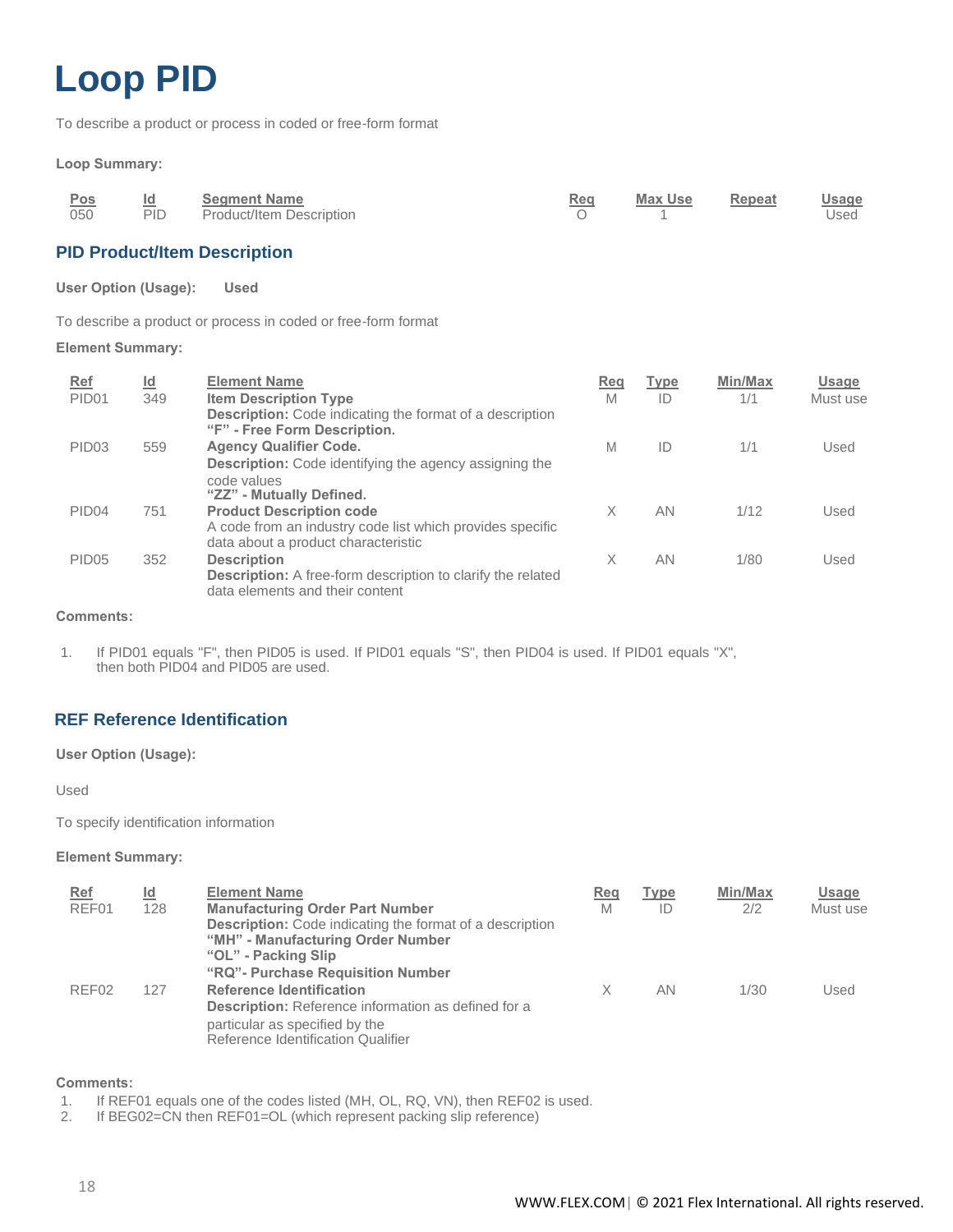### <span id="page-18-0"></span>**DTM Date/Time Reference**

**User Option (Usage):**

Used

To specify pertinent dates and times

#### **Element Summary:**

| <b>Ref</b><br>DTM01 | <u>ld</u><br>374 | <b>Element Name</b><br><b>Date/Time Qualifier</b><br><b>Description:</b> Code specifying type of date or time, or both<br>date and time<br>" $002"$ – Delivery Date (ETA);<br>" $010"$ – Ship Date (ETD).<br>"065" – Forwarder Schedule Delivery Date (FETA) | Reg<br>M | <b>Type</b><br>ID | Min/Max<br>3/3 | Usage<br>Must use |
|---------------------|------------------|--------------------------------------------------------------------------------------------------------------------------------------------------------------------------------------------------------------------------------------------------------------|----------|-------------------|----------------|-------------------|
| DTM <sub>02</sub>   | 373              | Date<br><b>Description:</b> Date expressed as CCYYMMDD                                                                                                                                                                                                       |          | DΤ                | 8/8            | Used              |

#### **Comments:**

1. ETA - Estimated Time of Arrival (Flex Dock Date).<br>2. ETD - Estimated Time of Departure (Supplier Ship

2. ETD - Estimated Time of Departure (Supplier Ship Date)

### <span id="page-18-1"></span>**MSG Message Text**

**User Option (Usage):**

Used

To provide a free-form format that allows the transmission of text information

#### **Syntax Rules:**

1. C0302 - If MSG03 is present, then MSG02 is required.

| Ref       | ld. | <b>Element Name</b>                        | Reg | Type | Min/Max | <u>Usage</u> |
|-----------|-----|--------------------------------------------|-----|------|---------|--------------|
| MSG01 933 |     | <b>Free-Form Message Text</b>              | M   | AN.  | 1/264   | Must use     |
|           |     | <b>Description:</b> Free-form message text |     |      |         |              |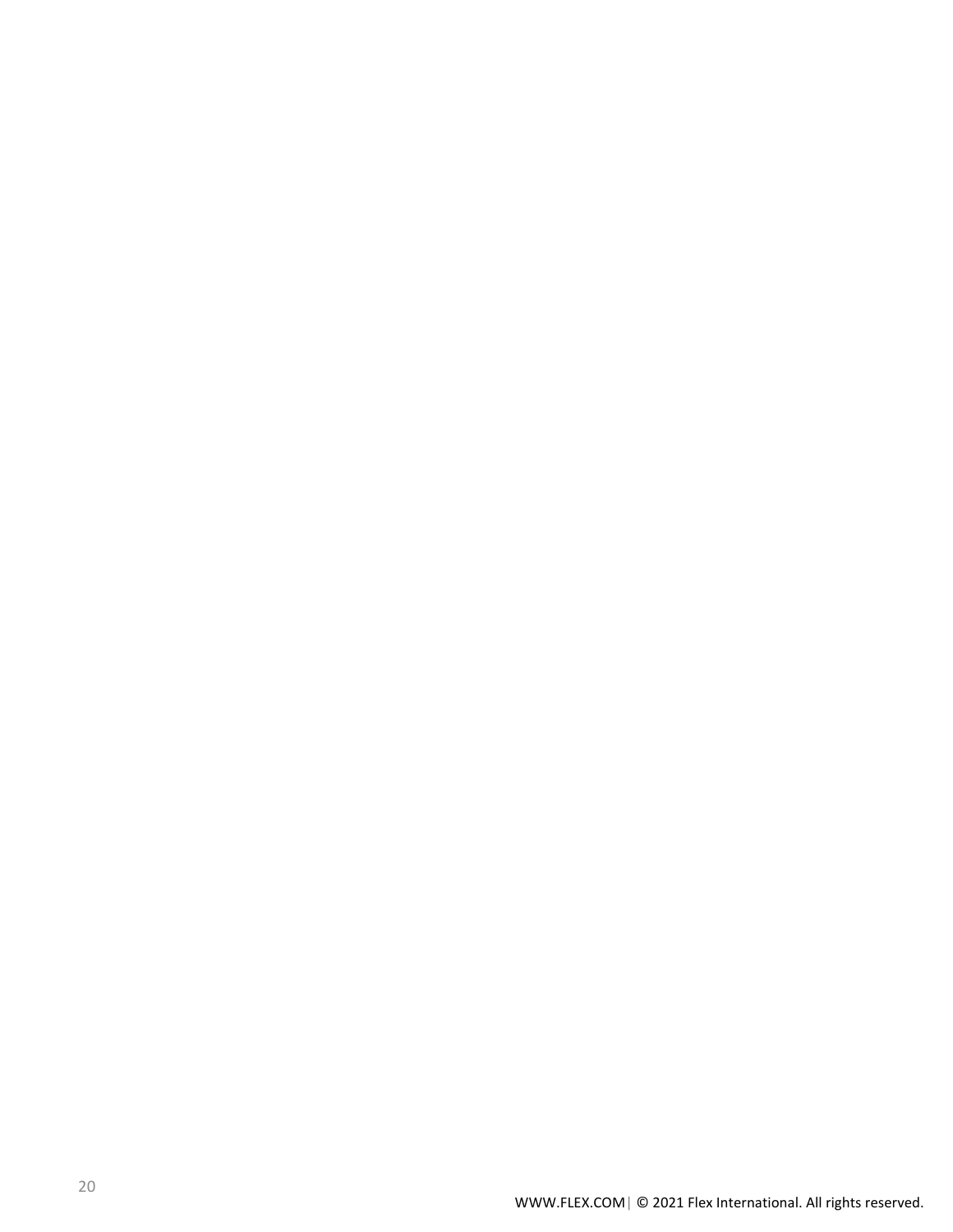# <span id="page-20-0"></span>**Loop PKG**

To describe marking, packaging, loading, and unloading requirements

#### **Loop Summary:**

| <u>Pos</u> | <b>Segment Name</b>           | Req | Max Use | Repeat | <b>Usage</b> |
|------------|-------------------------------|-----|---------|--------|--------------|
| 305        | PKG Marking/Packaging/Loading |     | 200     |        | Used         |

### <span id="page-20-1"></span>**PKG Packaging**

**User Option (Usage):**

Used

To describe marking, packaging, loading, and unloading requirements

#### **Element Summary:**

| <u>Ref</u><br>PKG01 | Id<br>349 | <b>Element Name</b><br>Item description type<br><b>Description:</b> Code identifying the code for the description<br>"F" - Free form                                                 | Reg<br>Χ | <b>Type</b><br>ID | Min/Max<br>1/1 | <b>Usage</b><br>Used |
|---------------------|-----------|--------------------------------------------------------------------------------------------------------------------------------------------------------------------------------------|----------|-------------------|----------------|----------------------|
| PKG02               | 753       | <b>Packaging Characteristic Code</b><br><b>Description:</b> Code specifying the marking, packaging,<br>loading and related characteristics being described<br>"35" - Type of Package | O        | ID                | 1/5            | Must Used            |
| PKG05               | 325       | <b>Description</b><br><b>Description:</b> A free-form description to clarify the related<br>data elements and their content                                                          | Х        | AN                | 1/80           | Used                 |

#### **Comments:**

1. If PKG02 equals "35", then PKG05 is used.

2 If PKG05 exist then PKG01 is used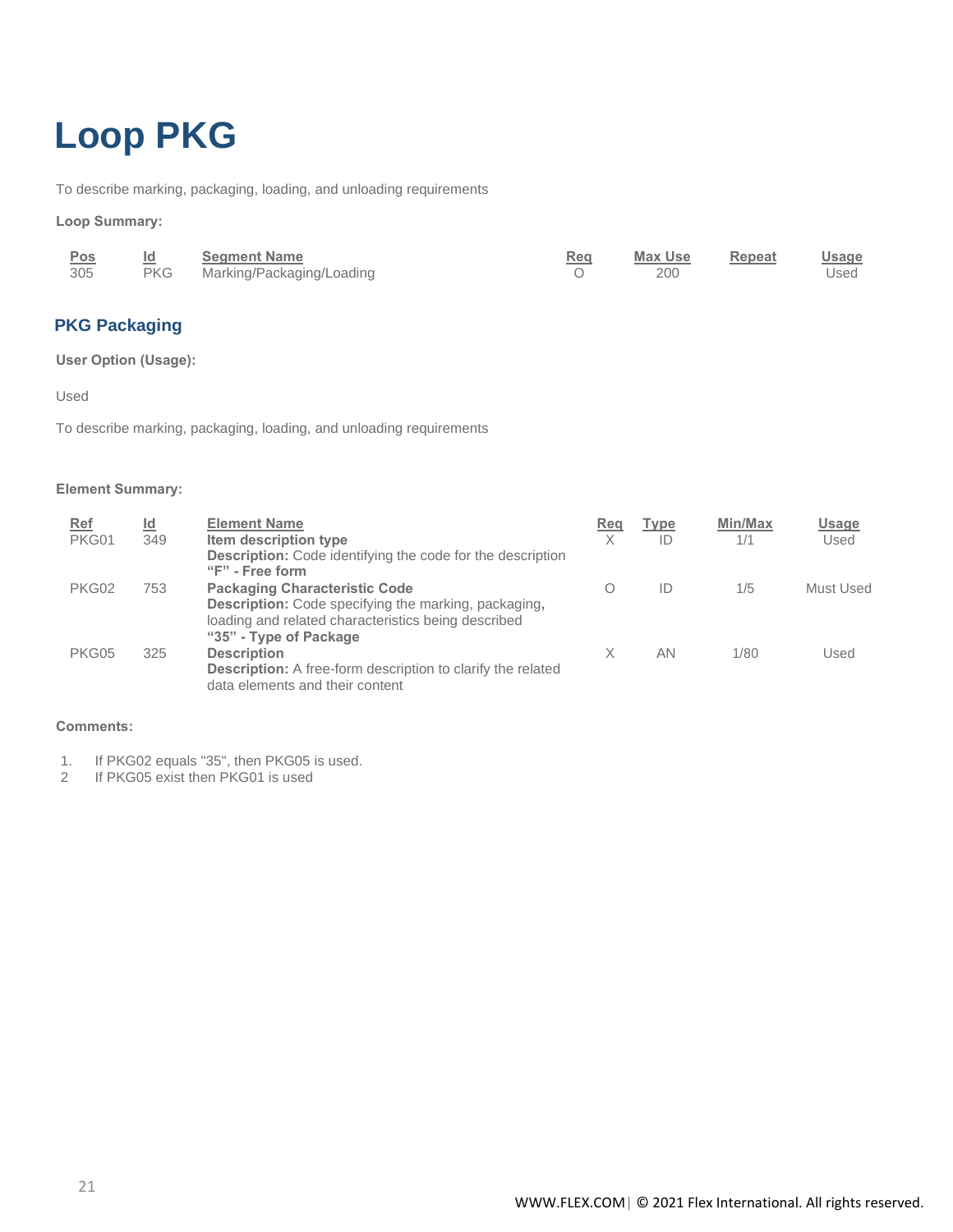# <span id="page-21-0"></span>**Loop CTT**

To transmit a hash total for a specific element in the transaction set

#### **Loop Summary:**

| <u>Pos</u> | Id         | Segment Name              | Rea | <b>Max Use</b> | Repeat | <u>Usage</u> |
|------------|------------|---------------------------|-----|----------------|--------|--------------|
| 010        | <b>CTT</b> | <b>Transaction Totals</b> |     |                |        | Used         |

### <span id="page-21-1"></span>**CTT Transaction Totals**

#### **User Option (Usage):**

Used

To transmit a hash total for a specific element in the transaction set

| <u>Ref</u><br>CTT01 | $\underline{\mathsf{Id}}$<br>354 | <b>Element Name</b><br><b>Number of Line Items</b><br><b>Description:</b> Total number of line items in the transaction                                                                                                                                                                                                                                                                                                                                                                                                                                                                                                                               | Req<br>M | <b>Type</b><br>N <sub>0</sub> | Min/Max<br>1/6 | <b>Usage</b><br>Must use |
|---------------------|----------------------------------|-------------------------------------------------------------------------------------------------------------------------------------------------------------------------------------------------------------------------------------------------------------------------------------------------------------------------------------------------------------------------------------------------------------------------------------------------------------------------------------------------------------------------------------------------------------------------------------------------------------------------------------------------------|----------|-------------------------------|----------------|--------------------------|
| CTT <sub>02</sub>   | 347                              | set<br><b>Hash Total</b>                                                                                                                                                                                                                                                                                                                                                                                                                                                                                                                                                                                                                              | Ο        | R                             | 1/10           | Used                     |
|                     |                                  | <b>Description:</b> Sum of values of the specified data element. All<br>values in the data element will be summed without regard to<br>decimal points (explicit or implicit) or signs. Truncation will<br>occur on the left most digits if the sum is greater than the<br>maximum size of the hash total of the data element. Example:<br>-.0018 First occurrence of value being hashed. .18 Second<br>occurrence of value being hashed.<br>1.8 Third occurrence of value being hashed. 18.01 Fourth<br>occurrence of value being hashed. --------- 1855 Hash total<br>prior to truncation. 855 Hash total after truncation to three-<br>digit field. |          |                               |                |                          |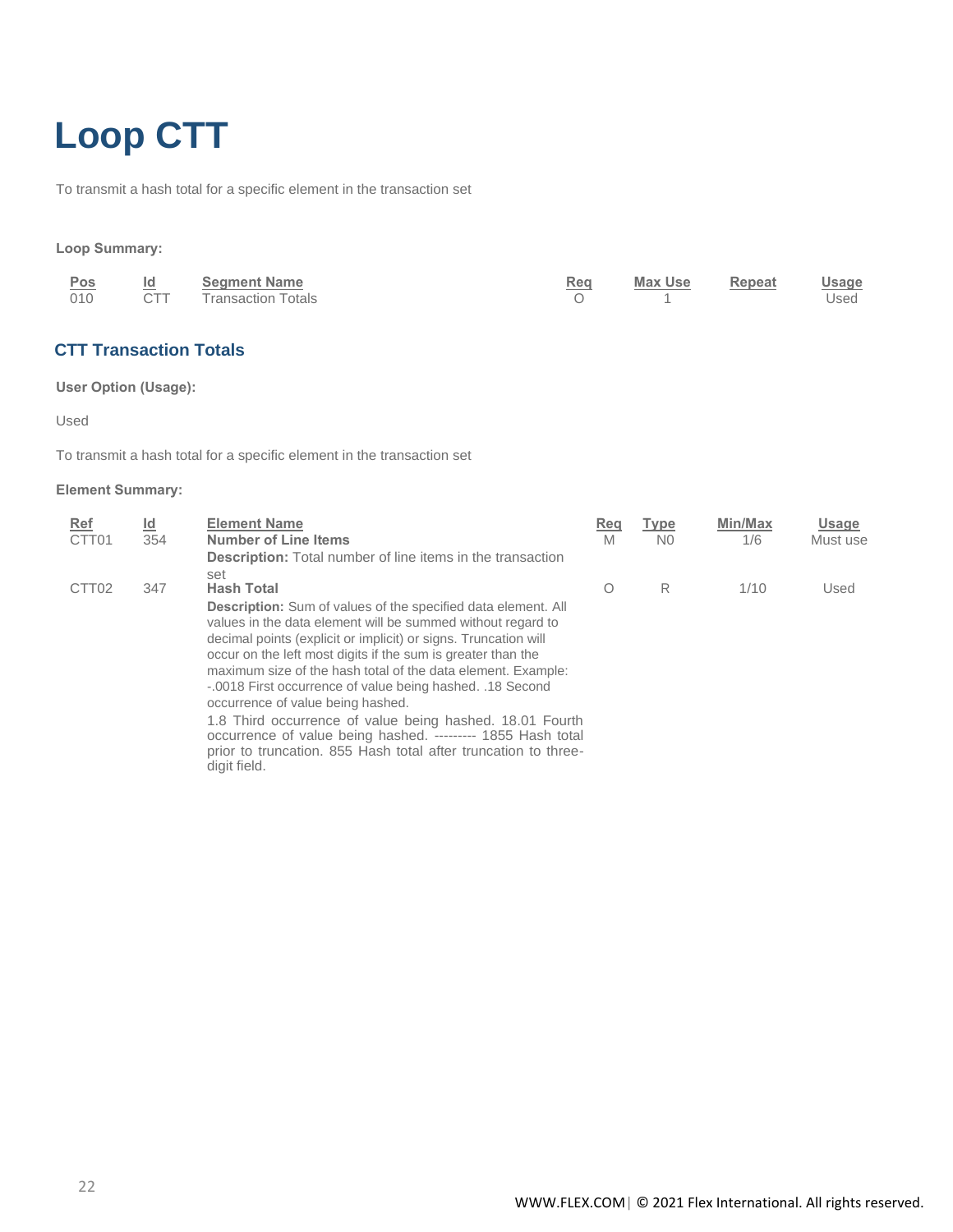# <span id="page-22-0"></span>**SE Transaction Set Trailer**

#### **User Option (Usage):**

#### Must use

To indicate the end of the transaction set and provide the count of the transmitted segments (including the beginning (ST) and ending (SE) segments)

#### **Element Summary:**

| Ref<br><b>SE01</b> | <u>ld</u><br>96 | <b>Element Name</b><br><b>Number of Included Segments</b>                                                  | Req<br>M | <b>Type</b><br>N <sub>0</sub> | Min/Max<br>1/10 | Usage<br>Must use |
|--------------------|-----------------|------------------------------------------------------------------------------------------------------------|----------|-------------------------------|-----------------|-------------------|
|                    |                 | <b>Description:</b> Total number of segments included in a<br>transaction set including ST and SE segments |          |                               |                 |                   |
| <b>SE02</b>        | 329             | <b>Transaction Set Control Number</b><br><b>Description:</b> Identifying control number that must be       | М        | AN                            | 4/9             | Must use          |
|                    |                 | unique within the transaction set functional group assigned<br>by the originator for a transaction set     |          |                               |                 |                   |

#### **Comments:**

1. SE is the last segment of each transaction set.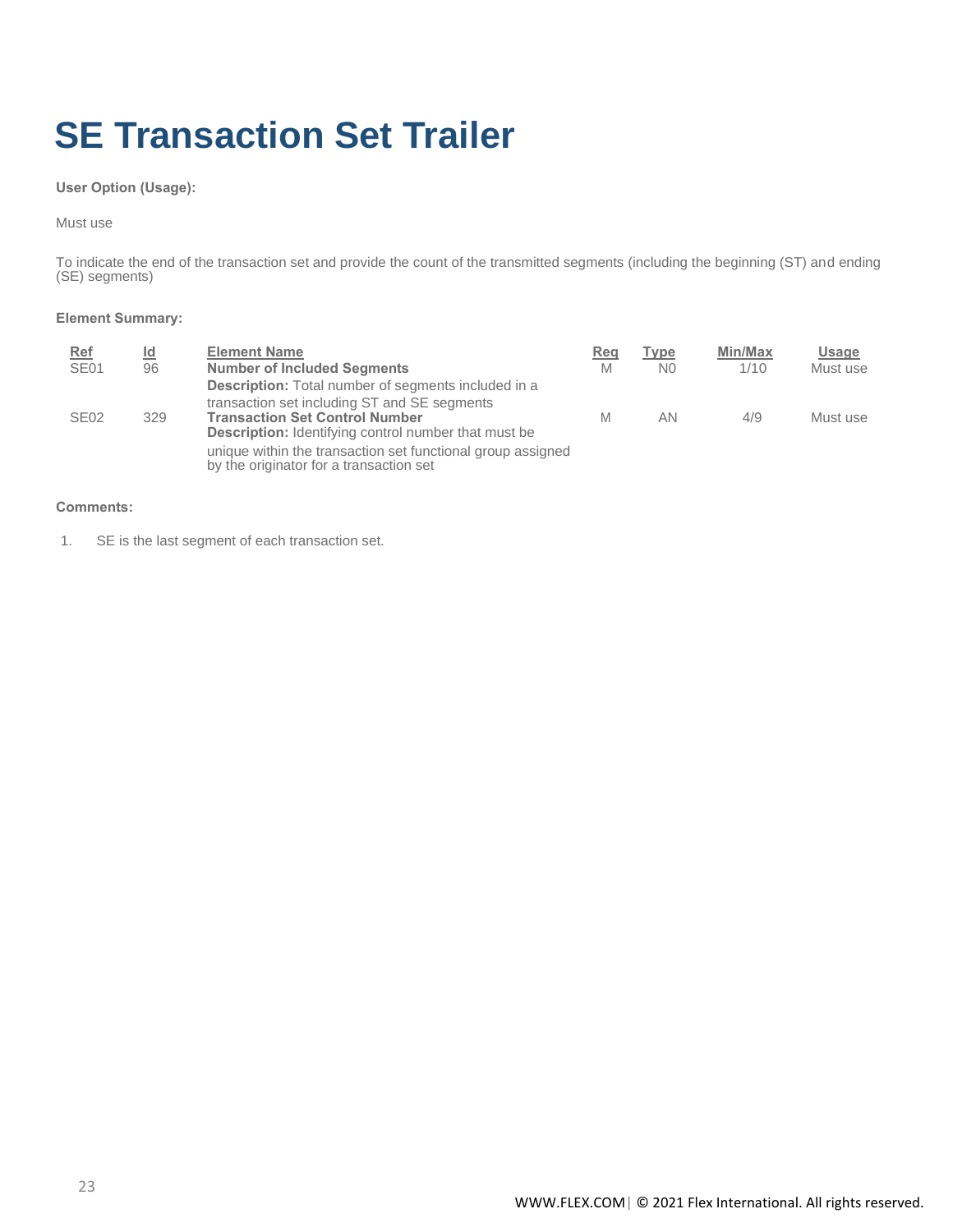### <span id="page-23-0"></span>**Samples**

### <span id="page-23-1"></span>**Stand-Alone PO**

ISA\*00\* \*00\* \*Flextronics ISA Qualifier\*Flextronics ISA ID \*Partner ISA Qualifier\*Partner ISA ID\*130327\*0026\*U\*00401\*000108556\*1\*T\*~

GS\*PO\*Flextronics GS ID\*Partner GS ID\*0026\*785\*X\*004010 ST\*850\*981262724 BEG\*00\*SA\*J59I78992\*0\*20130326

CUR\*BY\*USD REF\*VR\*Supplier BP Code PER\*BD\*Julia Aguilar Silva\*\*\*EM\*Julia.Aguilar@flextronics.com FOB\*DF\*OR\*Free Carrier\*01\*FCA ITD\*05\*3\*\*\*\*\*30\*\*\*\*\*Net 30 Days

N1\*ST\*FLEXTRONICS TECHNOLOGIES DE ME\*ZZ\*J59JW2 N2\*La Tijera

N3\*Av Lopez Mateos Sur 2915 KM 6.\*La Tijera N4\*Tlajomulco de Zuniga\*JA\*45640\*MX

N1\*BT\*FLEXTRONICS INTERNATIONAL EUROPE BV STH\*ZZ\*059 N3\*Nobelstraat 10-14

N4\*Oostrum\*GA\*5807\*NL PO1\*10\*33000\*EA\*0.37\*UM\*BP\*ESC10-003-0905-08\*PU\*003-0905-08\*BE\*NR-001\*MF\*ManufacturerName\*MG\*ManufacturerPartNumber PID\*F\*\*ZZ\*\*LM3485 BUCK CONTROLLER

DTM\*002\*20130614 PKG\*F\*35\*\*\*TAPE AND REEL CTT\*1\*33000 SE\*20\*981262724 GE\*1\*785 IEA\*1\*000108556

### <span id="page-23-2"></span>**Pull PO**

ISA\*00\* \*00\* \*Flextronics ISA Qualifier\*Flextronics ISA ID\*Partner ISA Qualifier\*Partner ISA ID\*131127\*1035\*U\*00401\*000131674\*1\*T\*~ GS\*PO\*Flextronics GS ID\*Partner GS ID\*20131127\*1035\*3977\*X\*004010 ST\*850\*214352710 BEG\*00\*ZZ\*J59N81698\*77\*20130507 CUR\*BY\*USD REF\*VR\*SP0001316 PER\*BD\*Naveen Dayalan\*\*\*EM\*Naveen.Dayalan@flextronics.com FOB\*DF\*OR\*GDL\*01\*DAP ITD\*05\*3\*\*\*\*\*75\*\*\*\*\*Net 75 Days N1\*ST\*FLEXTRONICS TECHNOLOGIES DE ME\*ZZ\*J59SMI N2\*La Tijera N3\*Av Lopez Mateos Sur 2915 KM 6.\*La Tijera N4\*Tlajomulco de Zuniga\*JA\*45645\*MX N1\*BT\*FLEXTRONICS INTERNATIONAL EUROPE BV STH\*ZZ\*059 N3\*Nobelstraat 10-14 N4\*Oostrum\*GA\*5807\*NL PO1\*360\*24000\*EA\*0.0084\*UM\*BP\*AAI1H-26111977\*PU\*26111977\*BE\*NR-001\*MF\*Vendor ELECTRONICS\*MG\*C1206C105M3RAC3123 PID\*F\*\*ZZ\*\*MLCC, 1.0UF, 50V, 20%, X7R, 12 DTM\*002\*20130726 PKG\*F\*35\*\*\*TAPE AND REEL PO1\*640\*38000\*EA\*0.0084\*UM\*BP\*AAI1H-26111977\*PU\*26111977\*BE\*NR-001\*MF\*Vendor ELECTRONICS\*MG\*C1206C105M3RAC3123 PID\*F\*\*ZZ\*\*MLCC, 1.0UF, 50V, 20%, X7R, 12 DTM\*002\*20130816 PKG\*F\*35\*\*\*TAPE AND REEL PO1\*660\*38000\*EA\*0.0084\*UM\*BP\*AAI1H-26111977\*PU\*26111977\*BE\*NR-001\*MF\*Vendor ELECTRONICS\*MG\*C1206C105M3RAC3123 PID\*F\*\*ZZ\*\*MLCC, 1.0UF, 50V, 20%, X7R, 12 DTM\*002\*20130820 PKG\*F\*35\*\*\*TAPE AND REEL PO1\*700\*50000\*EA\*0.0084\*UM\*BP\*AAI1H-26111977\*PU\*26111977\*BE\*NR-001\*MF\*Vendor ELECTRONICS\*MG\*C1206C105M3RAC3123 PID\*F\*\*ZZ\*\*MLCC, 1.0UF, 50V, 20%, X7R, 12 DTM\*002\*20130826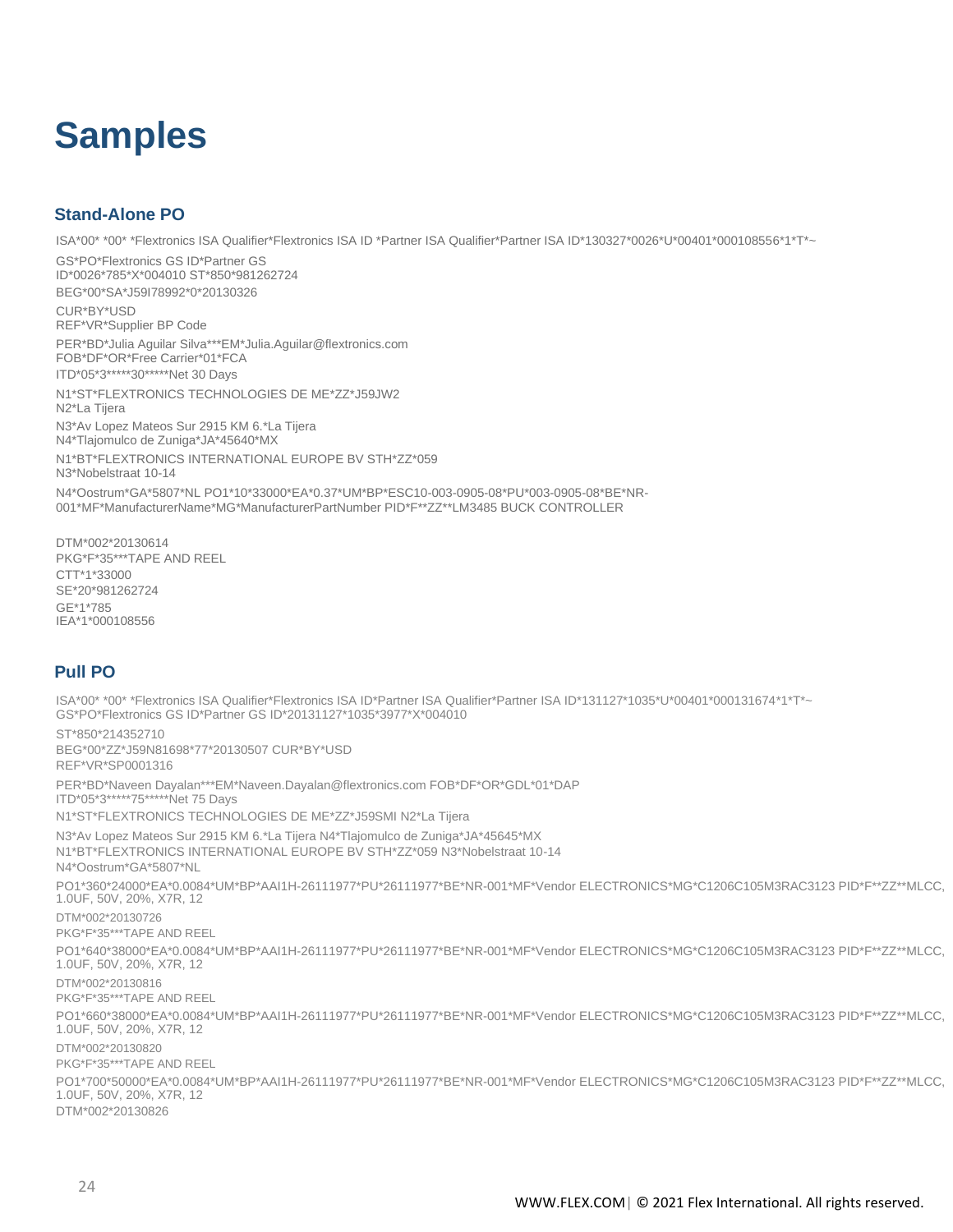#### PKG\*F\*35\*\*\*TAPE AND REEL

PO1\*730\*82000\*EA\*0.0084\*UM\*BP\*AAI1H-26111977\*PU\*26111977\*BE\*NR-001\*MF\*Vendor ELECTRONICS\*MG\*C1206C105M3RAC3123 PID\*F\*\*ZZ\*\*MLCC, 1.0UF, 50V, 20%, X7R, 12

DTM\*002\*20130829 PKG\*F\*35\*\*\*TAPE AND REEL CTT\*5\*232000 SE\*36\*214352710 GE\*1\*3977 IEA\*1\*000131674

#### <span id="page-24-0"></span>**CRP PO:**

ISA\*00\* \*00\* \*Flextronics ISA Qualifier\*Flextronics ISA ID\*Partner ISA Qualifier\*Partner ISA ID \*140605\*2210\*U\*00401\*000002146\*1\*T\*~ GS\*PO\*Flextronics GS ID\*Partner GS ID\*20140605\*2210\*4\*X\*004010 ST\*850\*103100522 BEG\*00\*RL\*J1FM21916\*0\*20140605 CUR\*BY\*USD REF\*VR\*SP1U00492 PER\*BD\*BUNNAWAS B\*\*\*EM\*Bunnawas.B@flextronics.com FOB\*DF\*OR\*FreeOnBoard\*01\*500 ITD\*05\*3\*\*\*\*\*0\*\*\*\*\*Net 90 Days N1\*ST\*FLEXTRONICS C/O MENLO WORLDWIDE LOGISTICS\*ZZ\*FLX000005 N3\*60 ALPS AVENUE N4\*SINGAPORE\*\*498815\*SG N1\*BT\*FLEXTRONICS MFG (SG) Pte Ltd\*ZZ\*PJ1601 N3\*2 Changi South Lane N4\*Singapore\*\*486123\*SG PO1\*10\*100\*EA\*0.9\*UM\*BP\*SEA1H-HUA17012\*PU\*HUA17012\*BE\*- \*MF\*SAMTEC\*MG\*HPT-125-01-S-D-RA PID\*F\*\*ZZ\*\*CONN HSTP 1.27 MALE AU 50 2X25 THD PA

DTM\*002\*20140610 CTT\*1\*100 SE\*18\*103100522 GE\*1\*4 IEA\*1\*000002146

### <span id="page-24-1"></span>**Consignment Purchase Replenishment PO:**

ISA\*00\* \*00\* \* Flextronics ISA Qualifier\*Flextronics ISA ID\*Partner ISA Qualifier\*Partner ISA ID \*150612\*1818\*U\*00401\*000000137\*1\*T\*:~ GS\*PO\* Flextronics GS ID\*Partner GS ID\*20150612\*1818\*7\*X\*004010~ ST\*850\*121818226~ BEG\*00\*CR\*J59M23693\*0\*20150608~ CUR\*BY\*USD~ REF\*VR\*SP0001608~ PER\*BD\*Pedro Bernardo Gonzalez\*\*\*EM\*Pedro.gonzalez1@flextronics.com~ FOB\*DF\*OR\*Free on Board\*01\*FOB~ ITD\*05\*3\*\*\*\*\*55\*\*\*\*\*Net 55 Days~ N9\*L1\*Header Text~ N1\*ST\*FLEXTRONICS TECHNOLOGIES MEXICO\*ZZ\*J59JW2~ N2\*B7~ N3\*Av Lopez Mateos Sur 2915 KM 6.\*La Tijera~ N4\*Tlajomulco de Zuniga\*JA\*45645\*MX~ N1\*BT\*FLEXTRONICS INTERNATIONAL EUROPE B.V.\*ZZ\*059~ N3\*Nobelstraat 10-14\*5807 GA, Oostrum, Netherlands~ N4\*TAX ID 807985752\*GA\*5807\*NL~ PO1\*10\*38000\*EA\*0.005\*UM\*BP\*FIA1H-520960213616\*PU\*520960213616\*BE\*NR-000\*MF\*VISHAY\*MG\*CRCW08055K60FKEA~ PID\*F\*\*ZZ\*\*RES THK FILM 1/8W 1% 5.6K 0805~

DTM\*002\*20150608~ PKG\*F\*35\*\*\*TAPE AND REEL~ CTT\*1\*38000.0~ SE\*21\*121818226~  $GF*1*7~$ IEA\*1\*000000137~